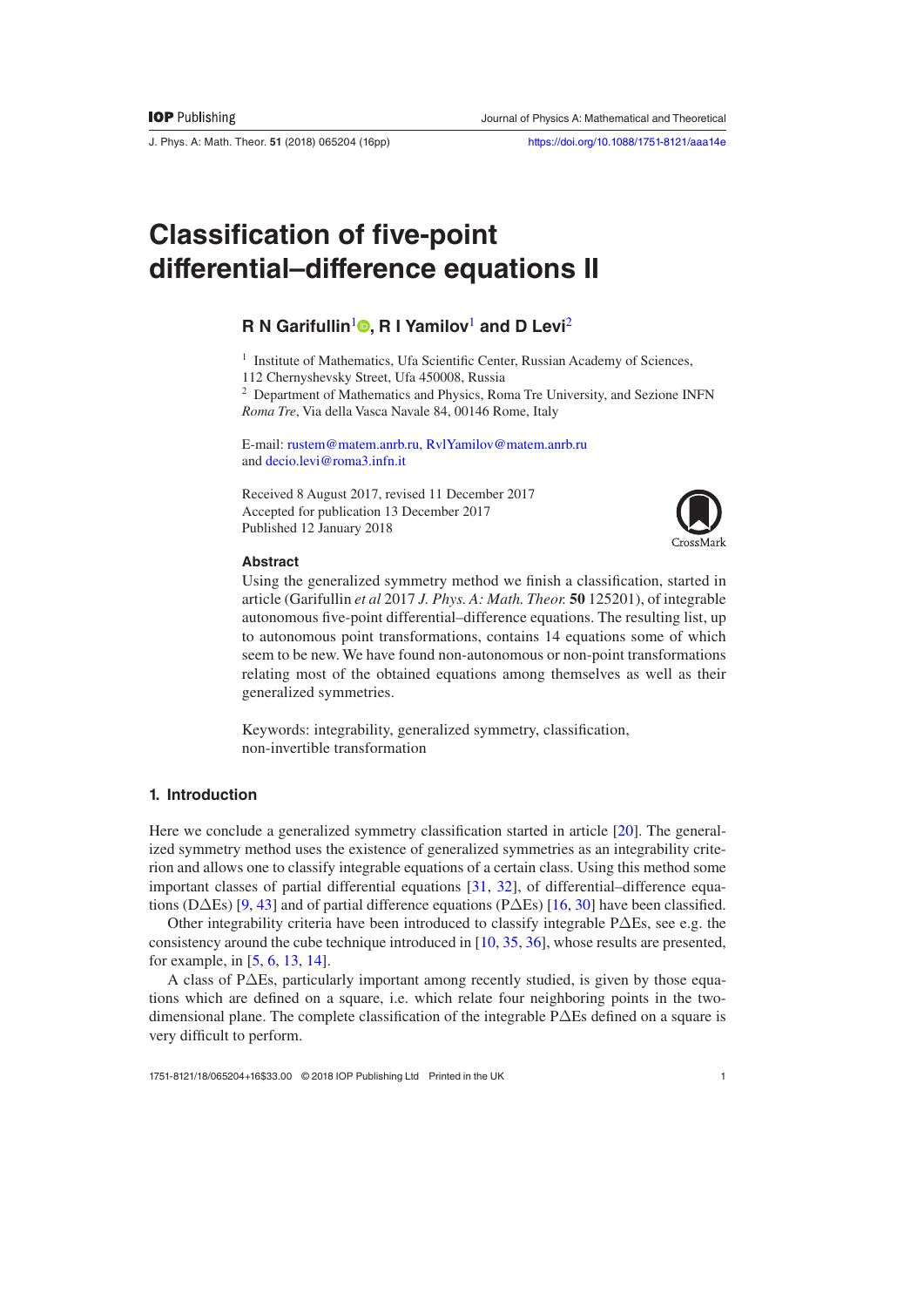Almost all integrable known PΔEs have the lowest order associated generalized symmetries given by integrable evolutionary DΔEs which are defined on three-point lattices [[21,](#page-14-9) [22,](#page-14-10) [27](#page-14-11), [30](#page-14-4), [41\]](#page-15-2) and belong to the classification presented in [[28,](#page-14-12) [43](#page-15-0)]. This is the classification of Volterra type equations

<span id="page-1-1"></span>
$$
\dot{u}_n = \Phi(u_{n+1}, u_n, u_{n-1})
$$
\n(1)

presented in [[42\]](#page-15-3), and the resulting list of equations is quite big, see the details in the review article [[43\]](#page-15-0). Here  $\dot{u}_n$  is the derivative of  $u_n$  with respect to a continuous variable *t* and *n* is discrete integer variable.

Recently one has obtained examples of PΔEs defined on the square which have the lowest order generalized symmetries defined on more than three-point lattices [\[1](#page-13-4), [16](#page-14-3), [33,](#page-14-13) [37\]](#page-14-14). So an alternative classification that seems easier to perform is that of integrable five-point DΔEs

<span id="page-1-0"></span>
$$
\dot{u}_n = \Psi(u_{n+2}, u_{n+1}, u_n, u_{n-1}, u_{n-2}). \tag{2}
$$

Few results in this line of research are already known, see e.g. [[2](#page-13-5)–[4](#page-13-6), [19](#page-14-15), [20\]](#page-14-0). The integrable PΔEs are then obtained as Bäcklund transformations of these DΔEs [[17,](#page-14-16) [20,](#page-14-0) [25](#page-14-17), [26](#page-14-18), [29](#page-14-19)]. Their construction scheme is discussed in more detail in [[17](#page-14-16)] and [[20](#page-14-0), appendix B]. The best known integrable example in this class is the Ito–Narita–Bogoyavlensky (INB) equation [[11,](#page-14-20) [24](#page-14-21), [34](#page-14-22)]:

<span id="page-1-4"></span>
$$
\dot{u}_n = u_n (u_{n+2} + u_{n+1} - u_{n-1} - u_{n-2}). \tag{3}
$$

The classification of five-point lattice equations of the form ([2\)](#page-1-0) will contain equations coming from the classification of Volterra type equation ([1\)](#page-1-1) in two ways. On one hand, they appear as equations of the form

<span id="page-1-2"></span>
$$
\dot{u}_n = \Phi(u_{n+2}, u_n, u_{n-2}).
$$
\n(4)

If  $u_n$  is a solution of ([4\)](#page-1-2), then the functions  $\tilde{u}_k = u_{2k}$  and  $\hat{u}_k = u_{2k+1}$  satisfy [\(1](#page-1-1)) with *k* instead of *n*. Equation [\(4](#page-1-2)) is in fact a three-point lattice equation equivalent to ([1\)](#page-1-1). On other hand they appear as generalized symmetries of ([1\)](#page-1-1). Any integrable Volterra type equation has a five-point symmetry of the form ([2\)](#page-1-0). See the explicit results for Volterra type equations presented for example in [[23,](#page-14-23) [38,](#page-14-24) [39,](#page-15-4) [43\]](#page-15-0).

To avoid those two cases, which are included in the classification of Volterra type equations, and to simplify the problem, we limit ourselves to consideration here of just equations of the form

<span id="page-1-3"></span>
$$
\dot{u}_n = A(u_{n+1}, u_n, u_{n-1})u_{n+2} + B(u_{n+1}, u_n, u_{n-1})u_{n-2} + C(u_{n+1}, u_n, u_{n-1}),
$$
\n(5)

where *A*, *B* and *C* are *n*-independent functions of their arguments. The majority of the examples of D $\Delta$ Es of the form ([2\)](#page-1-0) known up to now belong to the class [\(5](#page-1-3)) [\[4](#page-13-6), [8,](#page-13-7) [11,](#page-14-20) [12](#page-14-25), [16,](#page-14-3) [20,](#page-14-0) [24,](#page-14-21) [33,](#page-14-13) [34,](#page-14-22) [40\]](#page-15-5). So the class [\(5](#page-1-3)) is not void.

However also few equations of the Volterra classification [\(1](#page-1-1)) are included in the five-point classification of the equations of the class  $(5)$  $(5)$ . They are those polynomial equations which are linearly dependent on *un*+1 and *un*−1 [[43\]](#page-15-0). Such equations, rewritten in the form [\(4](#page-1-2)), belong to the class  $(5)$  $(5)$ . Also their five-point symmetries are of the form  $(5)$  $(5)$ .

The theory of the generalized symmetry method is well-developed in case of Volterra type equations [[43\]](#page-15-0) and it has been modified for the case of  $D\Delta$ Es depending on 5 and more lattice points in [\[2](#page-13-5), [3\]](#page-13-8). The classification problem of class [\(5](#page-1-3)) equations seems to be technically quite complicate. For this reason we use a simpler version of the method, compared with the one presented in [[2,](#page-13-5) [3](#page-13-8)], which has been developed in [[20\]](#page-14-0). For equations analogous to [\(3](#page-1-4)), which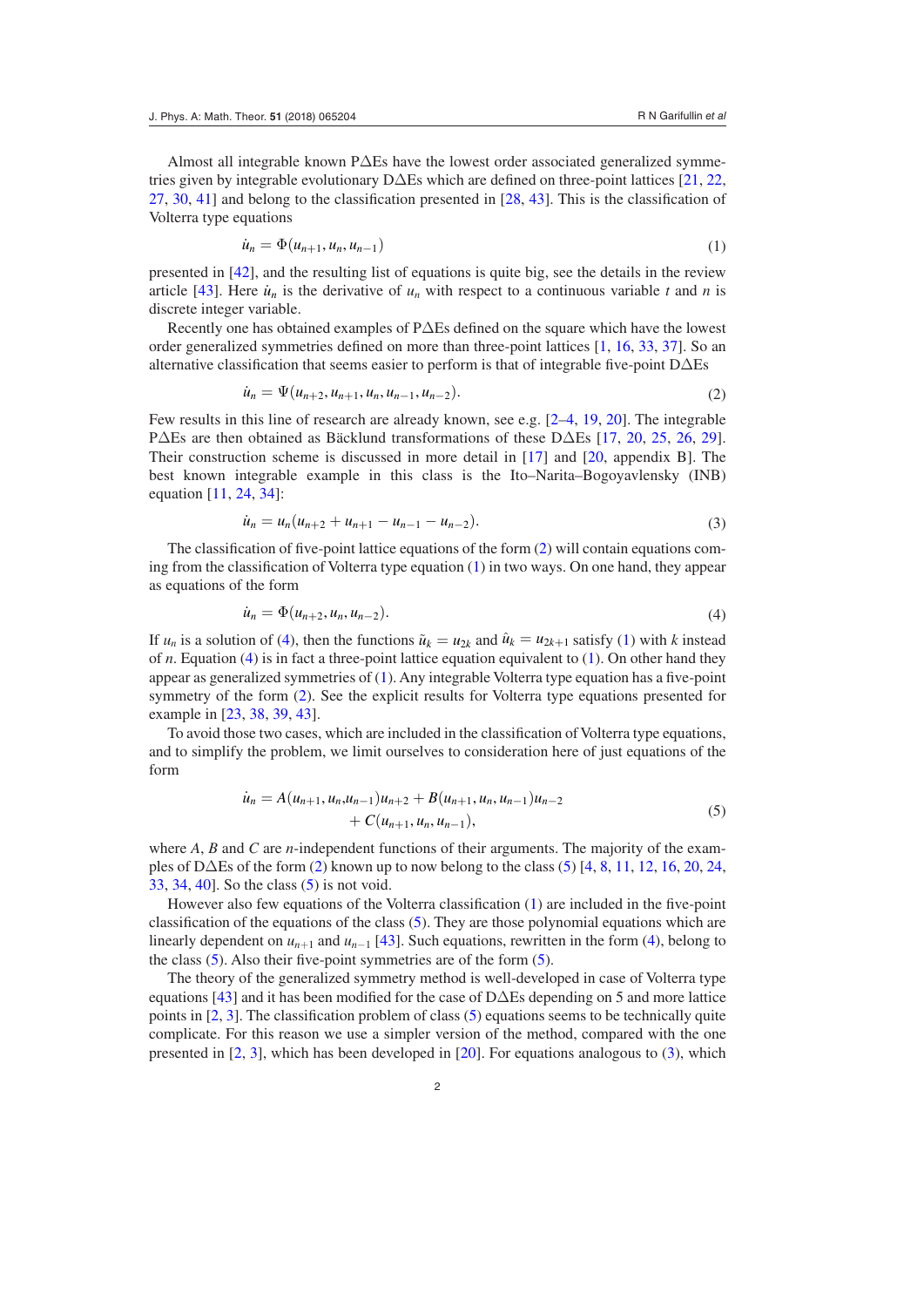are the first members of their hierarchies, the simplest generalized symmetry has the form [\[1](#page-13-4), [16](#page-14-3), [20](#page-14-0), [33](#page-14-13), [44](#page-15-6)]:

<span id="page-2-2"></span>
$$
u_{n,\tau} = G(u_{n+4}, u_{n+3}, u_{n+2}, u_{n+1}, u_n, u_{n-1}, u_{n-2}, u_{n-3}, u_{n-4}),
$$
\n(6)

where  $u_{n,\tau}$  denotes  $\tau$ -derivative of  $u_n$ . We will use the existence of such symmetry as an integrability criterion.

The problem naturally splits into two cases depending on the form of the functions *A* and *B* of [\(5](#page-1-3)), see an explanation in section [2](#page-3-0). In [[20\]](#page-14-0) we studied the case when the functions *A* and *B* in [\(5](#page-1-3)) satisfied the conditions:

<span id="page-2-0"></span>
$$
A \neq \alpha(u_{n+1}, u_n)\alpha(u_n, u_{n-1}), \quad B \neq \beta(u_{n+1}, u_n)\beta(u_n, u_{n-1})
$$
\n
$$
\tag{7}
$$

for any functions *α* and *β* of their arguments. This class is called the *Class I*, and it includes such well-known examples as the INB equation [\(3](#page-1-4)) and the discrete Sawada–Kotera equation [\[40](#page-15-5)]. In this case the following simple criterion for checking conditions ([7\)](#page-2-0) takes place:

$$
\frac{\partial}{\partial u_n} \frac{a_{n+1}a_{n-1}}{a_n} \neq 0, \qquad \frac{\partial}{\partial u_n} \frac{b_{n+1}b_{n-1}}{b_n} \neq 0,
$$
\n(8)

where

$$
a_n = A(u_{n+1}, u_n, u_{n-1}), \quad b_n = B(u_{n+1}, u_n, u_{n-1}),
$$

see [[20\]](#page-14-0).

In [[20\]](#page-14-0) it was presented, as a result of the classification of the Class I equations, a novel equation:

<span id="page-2-1"></span>
$$
\dot{u}_n = (u_n^2 + 1) \left( u_{n+2} \sqrt{u_{n+1}^2 + 1} - u_{n-2} \sqrt{u_{n-1}^2 + 1} \right). \tag{9}
$$

In [\[18](#page-14-26)] it is shown that in the continuous limit [\(9](#page-2-1)) goes into the well-known Kaup–Kupershmidt equation, and its integrability has been proved by constructing an L–A pair and conservation laws of sufficiently high order.

In this paper we consider the case when

<span id="page-2-3"></span>
$$
A = \alpha(u_{n+1}, u_n)\alpha(u_n, u_{n-1}) \text{ or } B = \beta(u_{n+1}, u_n)\beta(u_n, u_{n-1})
$$
 (10)

for some functions  $\alpha$  and  $\beta$  of their arguments, i.e. when

$$
\frac{\partial}{\partial u_n} \frac{a_{n+1}a_{n-1}}{a_n} = 0 \quad \text{or} \quad \frac{\partial}{\partial u_n} \frac{b_{n+1}b_{n-1}}{b_n} = 0. \tag{11}
$$

We will call this case *Class II*. A known representative of Class II is given in [[16\]](#page-14-3):

$$
\dot{u}_n = (u_{n+1}u_n - 1)(u_nu_{n-1} - 1)(u_{n+2} - u_{n-2}).
$$
\n(12)

In this article we present a complete list of equations of the Class II possessing a general-ized symmetry of the form ([6\)](#page-2-2). In this way we complete the classification of integrable equation [\(5](#page-1-3)) started in [\[20](#page-14-0)]. Among them there are a few probably new integrable examples. Then we find the non-point autonomous or point non-autonomous transformations relating most of resulting equations among themselves.

In section [2](#page-3-0) we discuss a theory of the generalized symmetry method suitable to solve our specific problem for Class II equations. In particular, in section [2.2](#page-4-0) some integrability conditions are derived and criteria for checking those conditions are proved. In section [3](#page-7-0) we present the list of integrable equations and the relations between those equations expressed as autonomous nonpoint or non-autonomous point transformations. In section [4](#page-11-0) the generalized symmetries of the resulting equations are discussed. Section [5](#page-13-9) is devoted to some concluding remarks.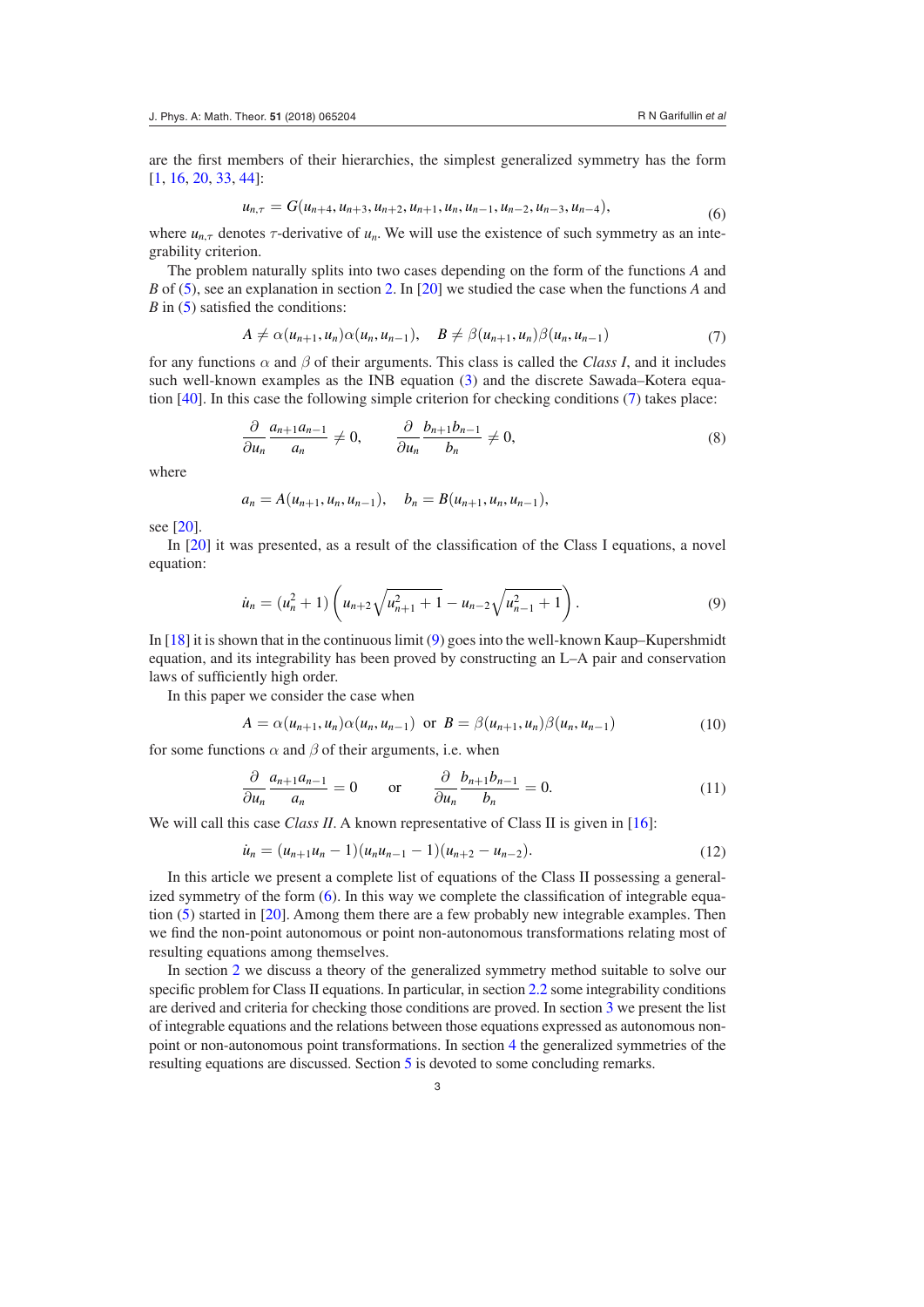## <span id="page-3-0"></span>**2. Theory**

Here we briefly repeat the theory, presented in the previous paper [\[20](#page-14-0)] and necessary for our present work, as well as derive few additional results related just to the Class II case.

To simplify the notation let us represent  $(5)$  $(5)$  as:

<span id="page-3-1"></span>
$$
\dot{u}_n = a_n u_{n+2} + b_n u_{n-2} + c_n \equiv f_n,\tag{13}
$$

where

$$
a_n = A(u_{n+1}, u_n, u_{n-1}), \quad b_n = B(u_{n+1}, u_n, u_{n-1}),
$$
  
\n
$$
c_n = C(u_{n+1}, u_n, u_{n-1}).
$$
\n(14)

In  $(13)$  $(13)$  we require

<span id="page-3-7"></span>
$$
a_n \neq 0, \quad b_n \neq 0. \tag{15}
$$

For convenience we denote the symmetry  $(6)$  $(6)$  as:

<span id="page-3-2"></span>
$$
u_{n,\tau} = g_n,\tag{16}
$$

with the restriction:

<span id="page-3-8"></span>
$$
\frac{\partial g_n}{\partial u_{n+4}} \neq 0, \qquad \frac{\partial g_n}{\partial u_{n-4}} \neq 0.
$$
 (17)

The compatibility condition for  $(13)$  $(13)$  and  $(16)$  $(16)$  is

<span id="page-3-3"></span>
$$
u_{n,\tau,t} - u_{n,t,\tau} \equiv D_t g_n - D_\tau f_n = 0.
$$
\n(18)

Here  $D_t$  and  $D_\tau$  are the operators of total differentiation with respect to *t* and  $\tau$  given respectively by:

$$
D_t = \sum_{k \in \mathbb{Z}} f_k \frac{\partial}{\partial u_k}, \quad D_\tau = \sum_{k \in \mathbb{Z}} g_k \frac{\partial}{\partial u_k}.
$$
 (19)

As ([13\)](#page-3-1) and [\(16](#page-3-2)) as well as the compatibility condition [\(18](#page-3-3)) are autonomous, their form do not explicitly depend on the point *n*. For this reason, we write down for short below the equa-tions and the compatibility condition [\(18](#page-3-3)) at the point  $n = 0$ :  $\dot{u}_0 = f_0$ ,  $u_{0,\tau} = g_0$ ,

<span id="page-3-4"></span>
$$
D_t g_0 = D_\tau f_0. \tag{20}
$$

We assume as independent variables the functions

<span id="page-3-5"></span>
$$
u_0, u_1, u_{-1}, u_2, u_{-2}, u_3, u_{-3} \ldots \tag{21}
$$

The condition ([20\)](#page-3-4) must be identically satisfied for all values of the independent variables [\(21](#page-3-5)). Equation [\(20](#page-3-4)) depends on the variables *u*−6, *u*−5, ... , *u*5, *u*6 and it is an overdetermined system of equations for the unknown function  $g_0$ , for any given  $f_0$ . Using a standard technique of the generalized symmetry method  $[43]$  $[43]$ , we can calculate  $g_0$  step by step, obtaining some necessary conditions for the function *f*0.

#### *2.1. General case*

The first steps for the calculation of  $g_0$  can be carried out with no restriction on the form of  $f_0$ . In fact, differentiating  $(20)$  $(20)$  with respect to  $u_6$ , we obtain as before (see [[20\]](#page-14-0)) up to a  $\tau$ -scaling in ([16\)](#page-3-2):

<span id="page-3-6"></span>
$$
\frac{\partial g_0}{\partial u_4} = a_0 a_2. \tag{22}
$$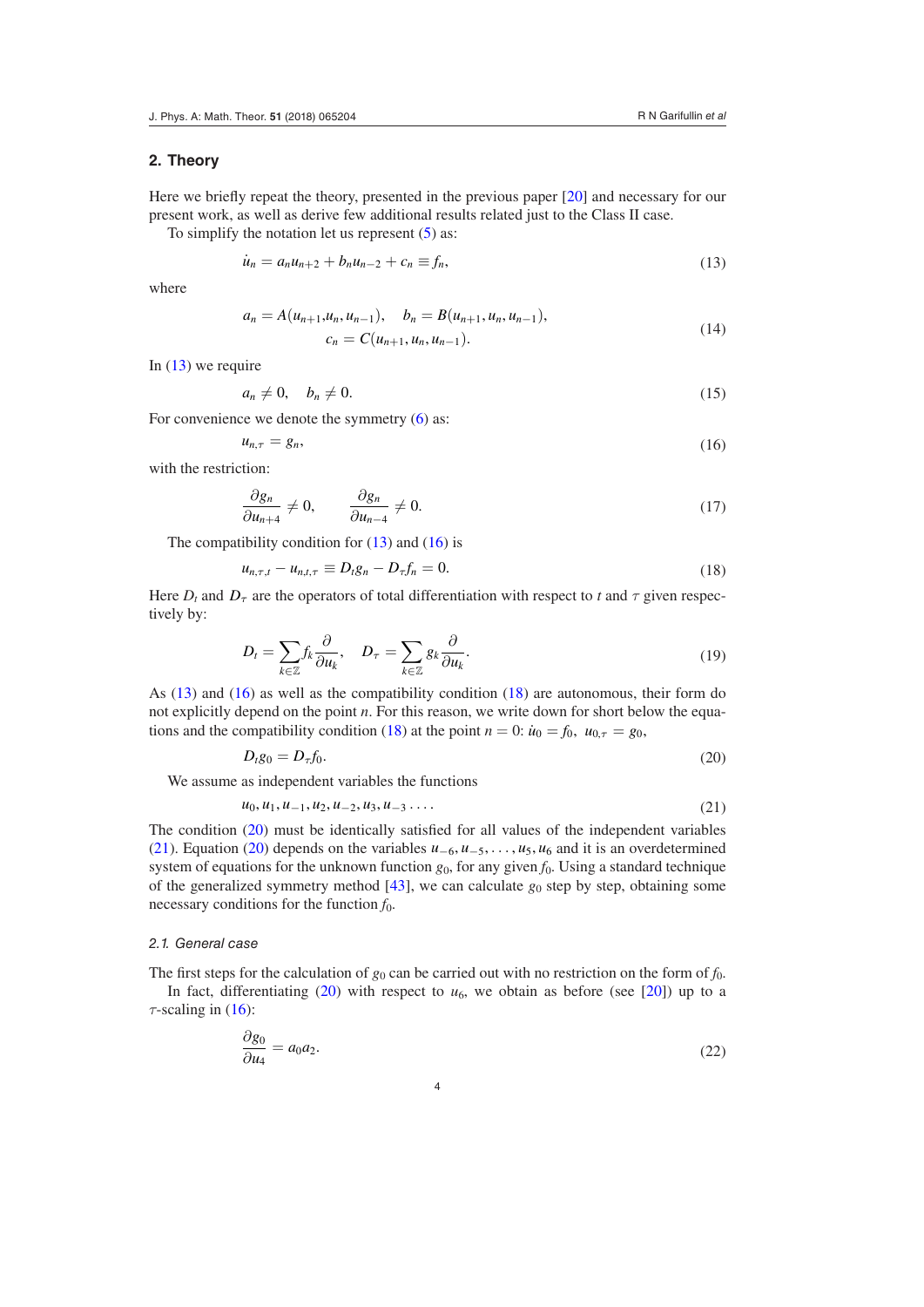By differentiating  $(20)$  $(20)$  with respect to  $u_5$  and taking into account  $(22)$  $(22)$ , we can define

<span id="page-4-2"></span><span id="page-4-1"></span>
$$
h_0^+ = \frac{\partial g_0}{\partial u_3} - a_1 \frac{\partial f_0}{\partial u_1} - a_0 \frac{\partial f_2}{\partial u_3},\tag{23}
$$

and we can state the following lemma [\[20](#page-14-0)]:

**Lemma 1.** *If*  $h_0^+ \neq 0$ *, then there exists*  $\hat{\alpha}_n = \alpha(u_n, u_{n-1})$ *, such that*  $a_0 = \hat{\alpha}_1 \hat{\alpha}_0$ *.* 

As a consequence of lemma [1](#page-4-1) there are two possibilities:

- Case [1](#page-4-1). Let  $a_0 \neq \hat{\alpha}_1 \hat{\alpha}_0$  for any  $\hat{\alpha}_n = \alpha(u_n, u_{n-1})$ , see ([7\)](#page-2-0). Then  $h_0^+ = 0$  due to lemma 1.
- Case 2. Let  $a_0 = \hat{\alpha}_0 \hat{\alpha}_1$  for some  $\hat{\alpha}_n = \alpha(u_n, u_{n-1})$ . Then we can find:

$$
h_0^+ = \mu^+ \hat{\alpha}_0 \hat{\alpha}_1 \hat{\alpha}_2 \tag{24}
$$

with an arbitrary constant  $\mu^+$ .

In both cases [\(23](#page-4-2)) gives us  $\frac{\partial g_0}{\partial u_3}$ .

In quite similar way, differentiating ([20\)](#page-3-4) with respect to *u*−6 and *u*−5, we get a set of relations analogous to  $(22)$  $(22)$  and  $(23)$  $(23)$ . Namely,

<span id="page-4-4"></span>
$$
\frac{\partial g_0}{\partial u_{-4}} = \nu b_0 b_{-2},\tag{25}
$$

where  $\nu$  is an arbitrary nonzero constant, and

<span id="page-4-3"></span>
$$
h_0^- = \frac{\partial g_0}{\partial u_{-3}} - \nu b_{-1} \frac{\partial f_0}{\partial u_{-1}} - \nu b_0 \frac{\partial f_{-2}}{\partial u_{-3}}.
$$
\n(26)

We can state a lemma similar to lemma [1](#page-4-1) and, as a consequence, we get again two cases:

1. Let  $b_0 \neq \hat{\beta}_0 \hat{\beta}_{-1}$  for any  $\hat{\beta}_n = \beta(u_{n+1}, u_n)$ , then  $h_0^- = 0$ . 2. Let  $b_0 = \hat{\beta}_0 \hat{\beta}_{-1}$ , then we can find:

$$
h_0^- = \mu^- \hat{\beta}_0 \hat{\beta}_{-1} \hat{\beta}_{-2} \tag{27}
$$

with an arbitrary constant  $\mu^-$ .

In both cases [\(26](#page-4-3)) provides us  $\frac{\partial g_0}{\partial x}$ .

So the results presented in this subsection provide a natural frame for splitting further calculation into several different cases. Obviously, any of the equation ([5\)](#page-1-3) belongs either to Class I given by  $(7)$  $(7)$  or to Class II given by  $(10)$  $(10)$ . In the following in this paper we consider the Class II defined in the introduction by [\(10](#page-2-3)).

## <span id="page-4-0"></span>*2.2. Integrability conditions for equations of Class II*

We can construct two types of integrability conditions for equations of Class II. The first of them is obtained when one of the conditions [\(10](#page-2-3)) is not satisfied. Up to the involution  $n \to -n$ , this corresponds to the case

<span id="page-4-5"></span>
$$
A \neq \alpha(u_{n+1}, u_n)\alpha(u_n, u_{n-1}), \qquad B = \beta(u_{n+1}, u_n)\beta(u_n, u_{n-1}), \qquad (28)
$$

i.e.

$$
h_0^+ = 0, \qquad h_0^- = \mu^- \hat{\beta}_0 \hat{\beta}_{-1} \hat{\beta}_{-2}.
$$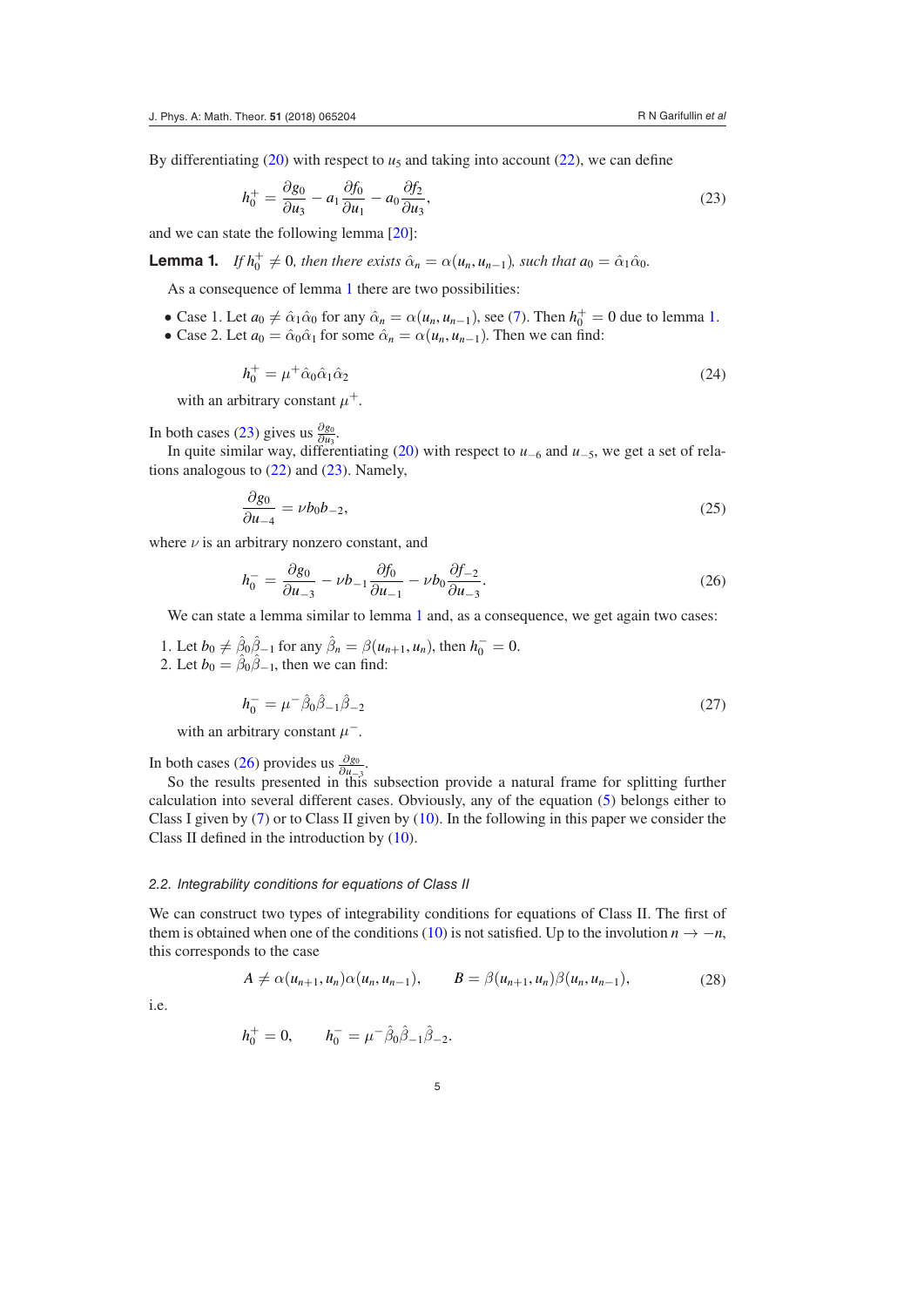As we know, in this case the partial derivatives  $\frac{\partial g_0}{\partial u_3}$ ,  $\frac{\partial g_0}{\partial u_{-3}}$ ,  $\frac{\partial g_0}{\partial u_4}$  and  $\frac{\partial g_0}{\partial u_{-4}}$  are given by [\(22](#page-3-6)), [\(23](#page-4-2)), [\(25](#page-4-4)) and [\(26](#page-4-3)).

Differentiating [\(20](#page-3-4)) with respect to  $u_4$  and  $u_{-4}$  and introducing the functions:

$$
q_0^+ = \frac{1}{a_0} \frac{\partial g_0}{\partial u_2} - D_t \log a_0 - \frac{\partial f_0}{\partial u_0} - \frac{\partial f_2}{\partial u_2} - \frac{1}{a_0} \frac{\partial f_0}{\partial u_1} \frac{\partial f_1}{\partial u_2},\tag{29}
$$

<span id="page-5-6"></span><span id="page-5-5"></span>
$$
q_0^- = \frac{1}{\nu b_0} \frac{\partial g_0}{\partial u_{-2}} - D_t \log b_0 - \frac{\partial f_0}{\partial u_0} - \frac{\partial f_{-2}}{\partial u_{-2}} - \frac{1}{b_0} \frac{\partial f_0}{\partial u_{-1}} \frac{\partial f_{-1}}{\partial u_{-2}},\tag{30}
$$

we obtain two relations. The first of them has the form of a conservation law [\[20](#page-14-0)]:

<span id="page-5-0"></span>
$$
2D_t \log a_0 = q_2^+ - q_0^+.
$$
\n(31)

The second one is more complicated:

<span id="page-5-1"></span>
$$
2D_t \log b_0 + (T^{-3} - 1) \left( \frac{\mu^{-}}{\nu \hat{\beta}_0} \frac{\partial f_0}{\partial u_{-1}} \right) = q_{-2}^- - q_0^-.
$$
 (32)

Here *T* is the shift operator, such that  $Th_n = h_{n+1}$ . Relations ([31\)](#page-5-0) and [\(32](#page-5-1)) provide necessary conditions for the integrability. If  $(13)$  $(13)$  is integrable in the sense that a symmetry  $(16)$  $(16)$  exists, then there must exist the functions  $q_n^+$ ,  $q_n^-$  depending on a finite number of independent variables  $(21)$  $(21)$ , such that the relations  $(31)$  $(31)$  and  $(32)$  $(32)$  are satisfied.

When both conditions [\(10](#page-2-3)) are satisfied, i.e.

<span id="page-5-2"></span>
$$
A = \alpha(u_{n+1}, u_n)\alpha(u_n, u_{n-1}), \qquad B = \beta(u_{n+1}, u_n)\beta(u_n, u_{n-1}), \qquad (33)
$$

then differentiating  $(20)$  $(20)$  with respect to  $u_4$  we obtain instead of  $(31)$  $(31)$  the integrability condition

<span id="page-5-3"></span>
$$
2D_t \log a_0 + (T^3 - 1) \left( \frac{\mu^+}{\hat{\alpha}_0} \frac{\partial f_0}{\partial u_1} \right) = q_2^+ - q_0^+, \tag{34}
$$

which is similar to  $(32)$  $(32)$ .

The relation [\(31](#page-5-0)) has the form of conservation law. Due to [\(33](#page-5-2)), i.e  $a_0 = \hat{\alpha}_1 \hat{\alpha}_0$ ,  $b_0 = \hat{\beta}_0 \hat{\beta}_{-1}$ , [\(32](#page-5-1)) and [\(34](#page-5-3)) can also be represented as conservation laws:

<span id="page-5-4"></span>
$$
D_t \log \hat{\alpha}_0 = (T - 1)Q_0^+, \qquad D_t \log \hat{\beta}_0 = (T^{-1} - 1)Q_0^-, \tag{35}
$$

where

$$
Q_0^+ = \frac{1}{4}(T+1)q_0^+ - \frac{1}{4}(T^2+T+1)\left(\frac{\mu^+}{\hat{\alpha}_0}\frac{\partial f_0}{\partial u_1}\right) - \frac{1}{2}D_t \log \hat{\alpha}_0,
$$
  

$$
Q_0^- = \frac{1}{4}(T^{-1}+1)q_0^- - \frac{1}{4}(T^{-2}+T^{-1}+1)\left(\frac{\mu^-}{\nu\hat{\beta}_0}\frac{\partial f_0}{\partial u_{-1}}\right) - \frac{1}{2}D_t \log \hat{\beta}_0.
$$

Equations [\(31](#page-5-0)) and [\(35](#page-5-4)) are conservation laws of the minimum possible order [\[43](#page-15-0)]. Consequently any integrable equation under consideration must have two conservation laws of the forms  $(31)$  $(31)$  or  $(35)$  $(35)$ .

If, for a given equation  $(13)$  $(13)$ , conditions  $(31)$  $(31)$  and  $(32)$  $(32)$  in the case  $(28)$  $(28)$  or  $(32)$  $(32)$  and  $(34)$  $(34)$  in the case ([33\)](#page-5-2) are satisfied and the functions  $q_0^{\pm}$  and  $Q_0^{\pm}$  are known, then partial derivatives  $\frac{\partial g_0}{\partial u_2}$ ,  $\frac{\partial g_0}{\partial u_{-2}}$  can be obtained from [\(29](#page-5-5)) and [\(30](#page-5-6)). So the right hand side of symmetry [\(16](#page-3-2)) is defined up to one unknown function of three variables:

<span id="page-5-7"></span>
$$
\psi(u_{n+1},u_n,u_{n-1}).\tag{36}
$$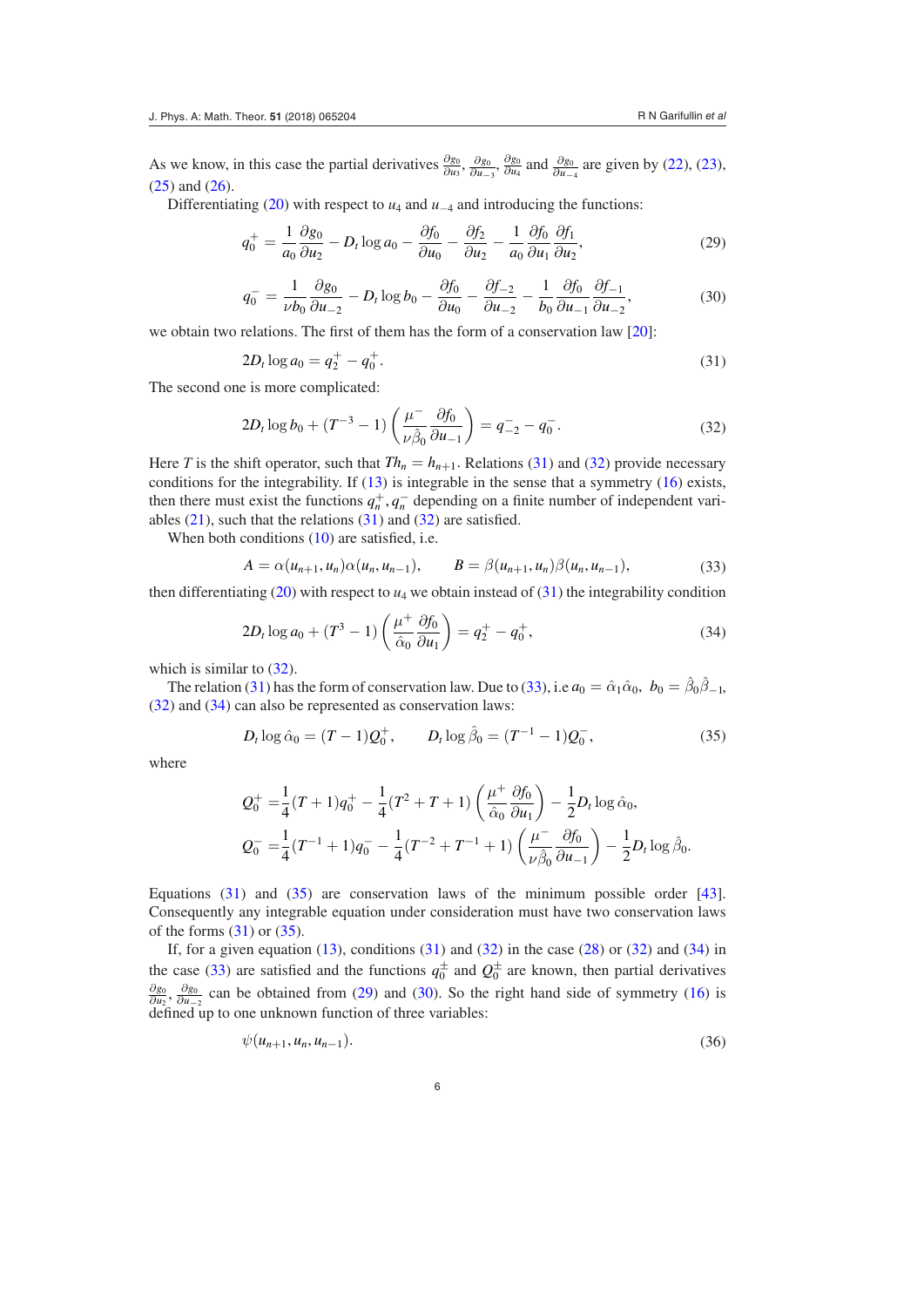This function can be found directly from the compatibility condition [\(18](#page-3-3)).

In this way we carry out the classification of the equations of Class II. At first we use the integrability conditions  $(31)$  $(31)$  and  $(32)$  $(32)$  or  $(32)$  $(32)$  and  $(34)$  $(34)$ . Then we define the symmetry up to a function [\(36](#page-5-7)) and then try to derive it implementing the compatibility condition ([18\)](#page-3-3).

To derive simpler relations to check the integrability conditions ([31\)](#page-5-0), ([32\)](#page-5-1) and ([34\)](#page-5-3) we use the variational derivatives considered in [[20\]](#page-14-0).

For any function

$$
\varphi = \varphi(u_{m_1}, u_{m_1-1}, \dots, u_{m_2}), \quad m_1 \geq m_2, \tag{37}
$$

we define the formal variational derivative through the formula:

$$
\frac{\delta\varphi}{\delta u_0} = \sum_{k=m_2}^{m_1} T^{-k} \frac{\partial\varphi}{\partial u_k},\tag{38}
$$

see e.g. [[43\]](#page-15-0), and its adjoint version [\[20](#page-14-0)]:

$$
\frac{\bar{\delta}\varphi}{\bar{\delta}u_0} = \sum_{k=m_2}^{m_1} (-1)^k T^{-k} \frac{\partial\varphi}{\partial u_k}.
$$
\n(39)

Then we can state the following lemma:

**Lemma 2.** *The equations*  $\frac{\delta \varphi}{\delta u_0} = 0$  and  $\frac{\bar{\delta} \varphi}{\delta u_0} = 0$  hold iff  $\varphi$  can be represented in the form

<span id="page-6-1"></span><span id="page-6-0"></span>
$$
\varphi = \kappa + (T^2 - 1)\omega,\tag{40}
$$

*where*  $\kappa$  *is a constant, while*  $\omega$  *is a function of a finite number of independent variables [\(21](#page-3-5)).* 

To check if a given function  $\varphi$  is of the form  $\varphi = (T^2 - 1)\omega$ , we have at first to check the conditions of lemma [2.](#page-6-0) Then we can represent  $\varphi$  in the form ([40\)](#page-6-1) and check if  $\kappa = 0$ .

So the criteria for checking ([31\)](#page-5-0) are of the form:

$$
\frac{\delta}{\delta u_0} D_t \log a_0 = 0, \quad \frac{\bar{\delta}}{\bar{\delta} u_0} D_t \log a_0 = 0,\tag{41}
$$

see [[20\]](#page-14-0). In the case of the integrability conditions [\(32](#page-5-1)) and ([34\)](#page-5-3), we first get

$$
D_t \log a_0 = (T+1)D_t \log \hat{\alpha}_0, \qquad D_t \log b_0 = (T^{-1}+1)D_t \log \hat{\beta}_0
$$

from

<span id="page-6-2"></span>
$$
a_0 = \hat{\alpha}_1 \hat{\alpha}_0, \qquad b_0 = \hat{\beta}_0 \hat{\beta}_{-1}.
$$
\n
$$
(42)
$$

Then from  $(32)$  $(32)$  and  $(34)$  $(34)$  we derive the following criteria for checking them:

<span id="page-6-3"></span>
$$
\frac{\delta}{\delta u_0} D_t \log \hat{\beta}_0 = 0, \quad \mu^- \frac{\bar{\delta}}{\bar{\delta} u_0} \left( \frac{1}{\hat{\beta}_0} \frac{\partial f_0}{\partial u_{-1}} \right) = 0,\tag{43}
$$

<span id="page-6-4"></span>
$$
\frac{\delta}{\delta u_0} D_t \log \hat{\alpha}_0 = 0, \quad \mu^+ \frac{\bar{\delta}}{\bar{\delta} u_0} \left( \frac{1}{\hat{\alpha}_0} \frac{\partial f_0}{\partial u_1} \right) = 0. \tag{44}
$$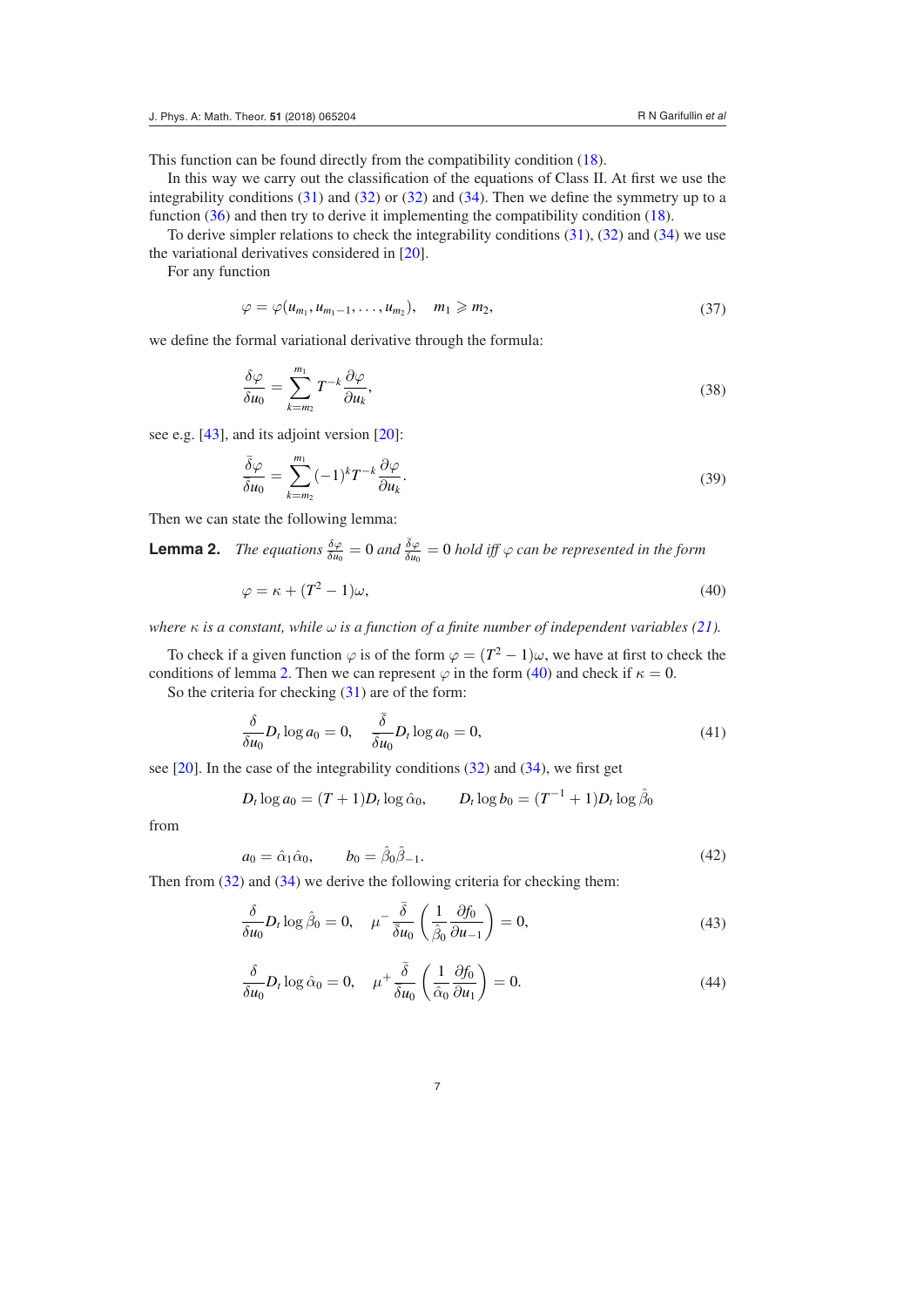#### *2.3. The classification*

Using the method described in the previous subsections, we carry out the classification of integrable equations belonging to the Class II. It is easy to proof that there are no integrable equations in the asymmetric case [\(28](#page-4-5)). So here we discuss only the symmetric case [\(33](#page-5-2)).

Let us recall that the partial derivatives  $\frac{\partial g_0}{\partial u_{\pm 4}}$  and  $\frac{\partial g_0}{\partial u_{\pm 3}}$  are given by ([22](#page-3-6)), [\(23\)](#page-4-2) and [\(25](#page-4-4)) and ([26](#page-4-3)), and that we have implicit definitions for  $\frac{\partial g_0}{\partial u_{\pm 2}}$  given by the relations [\(29](#page-5-5)), [\(30\)](#page-5-6), [\(32\)](#page-5-1) and ([34](#page-5-3)).

Applying  $\frac{\partial}{\partial u_3}$  and  $\frac{\partial}{\partial u_{-3}}$  to ([32\)](#page-5-1) and ([34\)](#page-5-3) respectively, we get:

<span id="page-7-1"></span>
$$
(\nu + 1)\frac{\partial \hat{\alpha}_0}{\partial u_{-1}} = 0, \qquad (\nu + 1)\frac{\partial \hat{\beta}_0}{\partial u_1} = 0,
$$
\n(45)

where  $\hat{\alpha}_0$ ,  $\hat{\beta}_0$  are defined in [\(42](#page-6-2)), while the parameter *ν* has been introduced in [\(25](#page-4-4)). By using [\(45](#page-7-1)) we find that if  $\nu \neq -1$ , i.e. when  $\frac{\partial \hat{\alpha}_0}{\partial u_{\vec{k}}}\$  and  $\frac{\partial \hat{\beta}_0}{\partial x}$  are zero, there are no integrable equations.

In the symmetric case with  $\nu = -1$ , from [\(32](#page-5-1)) and [\(34](#page-5-3)) we can derive some simple integrability conditions, see also  $(43)$  $(43)$  and  $(44)$  $(44)$ . Differentiating  $(32)$  $(32)$  and  $(34)$  $(34)$ , we can find the second derivatives of  $g_0$ , i.e.  $\frac{\partial^2 g_0}{\partial u_2 \partial u_{-2}}$ ,  $\frac{\partial^2 g_0}{\partial u_2^2}$ . Then using the following consequences of the compatibility condition [\(18](#page-3-3)):

$$
\frac{\partial}{\partial u_2} \left( \frac{1}{a_1} \frac{\partial^3}{\partial u_3 \partial u_{-2}^2} (D_t g_0 - D_\tau f_0) \right) = 0,
$$
  

$$
\frac{\partial}{\partial u_{-2}} \left( \frac{1}{b_{-1}} \frac{\partial^3}{\partial u_{-3} \partial u_2^2} (D_t g_0 - D_\tau f_0) \right) = 0,
$$

together with formulae for the partial derivatives  $g_0$  with respect to  $u_2$  and  $u_{-2}$ , we get the conditions:

<span id="page-7-2"></span>
$$
\frac{\partial \hat{\alpha}_0}{\partial u_{-1}} \frac{\partial^2 \hat{\alpha}_{-1}}{\partial u_{-2}^2} = 0, \qquad \frac{\partial \hat{\beta}_0}{\partial u_1} \frac{\partial^2 \hat{\beta}_1}{\partial u_2^2} = 0.
$$
\n(46)

From ([46\)](#page-7-2) we derive the simple integrability conditions:

<span id="page-7-3"></span>
$$
\frac{\partial^2 \alpha(u_0, u_{-1})}{\partial u_{-1}^2} = 0, \qquad \frac{\partial^2 \beta(u_1, u_0)}{\partial u_1^2} = 0,
$$
\n(47)

where the functions  $\alpha$ ,  $\beta$  are defined in ([33\)](#page-5-2). In such a way we have reduced the classification to the calculation of four unknown functions of one variable instead of two functions  $\alpha$ ,  $\beta$  of two variables.

In next section we will get all integrable equations of the form ([5\)](#page-1-3) and [\(33](#page-5-2)) with  $\alpha$ ,  $\beta$  sat-isfying ([47\)](#page-7-3). Since  $\nu = -1$ , from [\(22](#page-3-6)) and [\(25](#page-4-4)) we get that the generalized symmetry ([6\)](#page-2-2) will have the form:

<span id="page-7-4"></span>
$$
u_{0,\tau} = \hat{\alpha}_0 \hat{\alpha}_1 \hat{\alpha}_2 \hat{\alpha}_3 u_4 - \hat{\beta}_0 \hat{\beta}_{-1} \hat{\beta}_{-2} \hat{\beta}_{-3} u_{-4} + \hat{G}(u_3, u_2, u_1, u_0, u_{-1}, u_{-2}, u_{-3}).
$$
\n(48)

## <span id="page-7-0"></span>**3. Complete list of integrable equations of Class II**

In this section we present the complete list of integrable equations of Class II together with the non-point autonomous or point non-autonomous relations between them. These equations are referred by the numbers  $(E1)$  $(E1)$ – $(E14)$ . Some of the obtained equations seem to be new.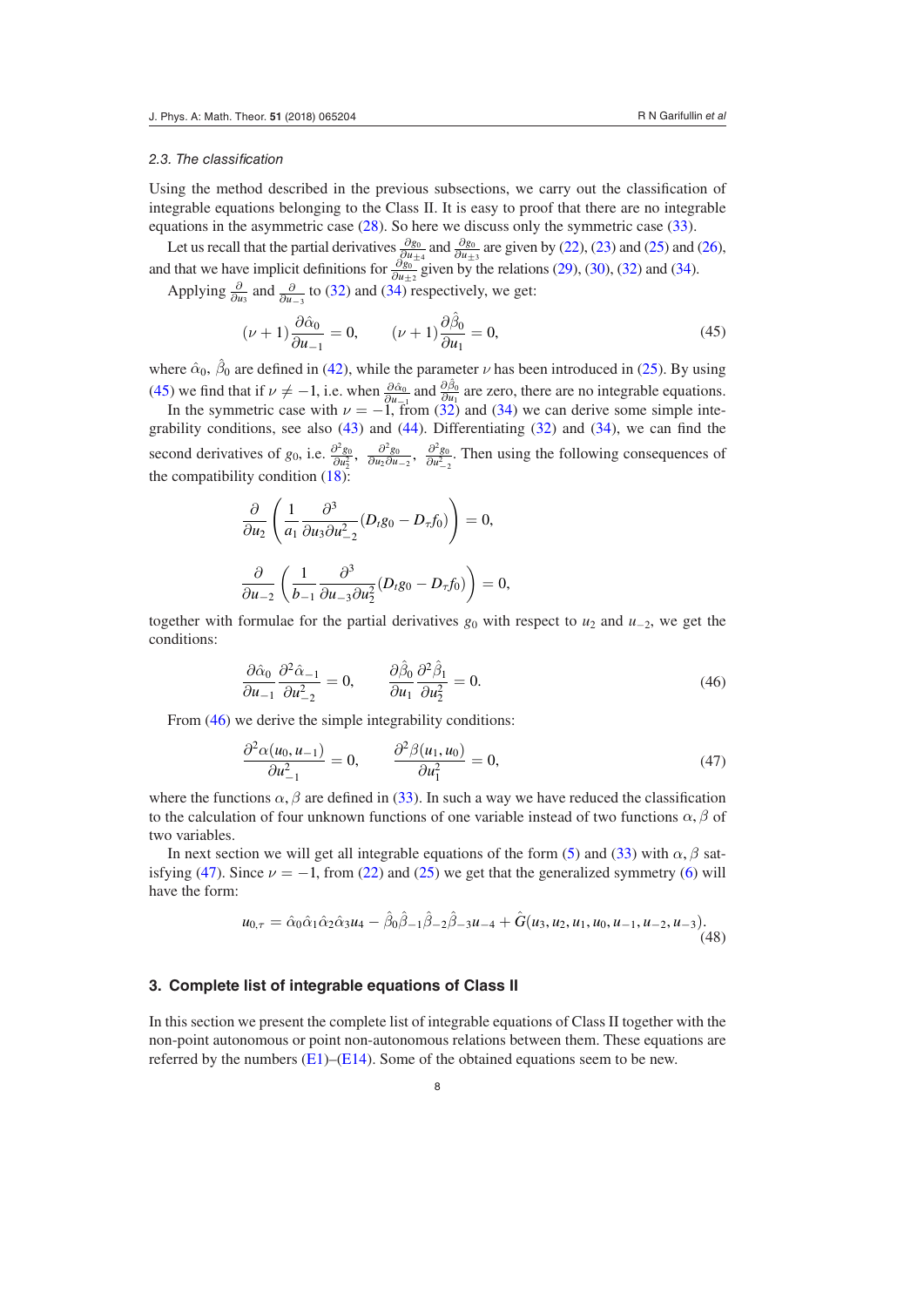The classification is carried out in two steps: at first one finds all integrable equations of a certain class up to point transformations, then one searches for non-point transformations which link the different resulting equations. In this paper we use autonomous point transformations which, because of the specific form ([5\)](#page-1-3) of the equations, are linear transformations with constant coefficients:

<span id="page-8-3"></span>
$$
\hat{u}_0 = c_1 u_0 + c_2, \quad \hat{t} = c_3 t, \qquad c_1 c_3 \neq 0.
$$
\n(49)

The non-point transformations linking the different resulting equations are transformations of the form

<span id="page-8-1"></span>
$$
\hat{u}_0 = \varphi(u_k, u_{k-1}, \dots, u_m), \quad k > m,\tag{50}
$$

and their compositions. Some of the resulting equations are related among each other by point non-autonomous transformations.

Equations  $(50)$  $(50)$  transforms  $(2)$  $(2)$  into

<span id="page-8-2"></span>
$$
\hat{u}_{0,t} = \hat{\Psi}(\hat{u}_2, \hat{u}_1, \hat{u}_0, \hat{u}_{-1}, \hat{u}_{-2}).
$$
\n(51)

For any solution  $u_n$  of ([2\)](#page-1-0), formula ([50\)](#page-8-1) provides a solution  $\hat{u}_n$  of ([51\)](#page-8-2).

The transformation ([50\)](#page-8-1) is explicit in one direction. If an equation *A* is transformed into *B* by a transformation ([50\)](#page-8-1), then this transformation has the *direction* from *A* to *B*, and we will write in diagrams below  $A \longrightarrow B$ , so indicating the direction in which it is explicit. Nonautonomous point transformations

<span id="page-8-4"></span>
$$
\hat{u}_n = \xi_n u_n, \quad \hat{t} = ct, \qquad c \neq 0, \quad \xi_n \neq 0, \forall n,
$$
\n
$$
(52)
$$

which are invertible, will be denoted by  $A \leftarrow - - \rightarrow B$ .

The classification result is formulated in the following theorem:

**Theorem 1.** *If a nonlinear equation of the form [\(13](#page-3-1))–[\(15](#page-3-7)) belongs to Class II ([10\)](#page-2-3) and has a generalized symmetry ([6\)](#page-2-2), [\(16](#page-3-2)) and ([17\)](#page-3-8), then up to an autonomous point transformation ([49\)](#page-8-3) it is equivalent to one of the following equations ([E1\)](#page-8-0)–[\(E14\)](#page-10-0). Any equation in ([E1\)](#page-8-0)–[\(E14](#page-10-0)) has a generalized symmetry of the form ([6\)](#page-2-2), ([16\)](#page-3-2) and [\(17](#page-3-8)).*

For a better understanding of the results, we split the complete list into the Lists 1–4, where the equations are related among themselves either by autonomous non-point transformations or by non-autonomous point ones. For each of these lists we show the relations between the equations by a diagram, where the transformations [\(50](#page-8-1)) or ([52\)](#page-8-4) are shown by arrows and are denoted by the numbers  $(T1)$  $(T1)$ – $(T8)$ .

All necessary transformations are given in the List T. Autonomous non-point transformations, which are linearizable [[19\]](#page-14-15), were constructed by using the transformation theory presented in [[19\]](#page-14-15). A shorter version of this theory with some modifications can be found in  $[20,$  $[20,$  appendix A].

The generalized symmetries of  $(E1)$ – $(E14)$  $(E14)$  are discussed in section [4.](#page-11-0)

**List 1.** *Equations related to the double Volterra equation*

<span id="page-8-0"></span>
$$
\dot{u}_0 = u_0 \left[ u_1 (u_2 - u_0) + u_{-1} (u_0 - u_{-2}) \right] \tag{E1}
$$

<span id="page-8-5"></span>
$$
\dot{u}_0 = u_1 u_0^2 u_{-1} (u_2 - u_{-2}). \tag{E2}
$$

 The equation [\(E2\)](#page-8-5) has been presented in [[7\]](#page-13-10). Both equations of List 1 are transformed into the equation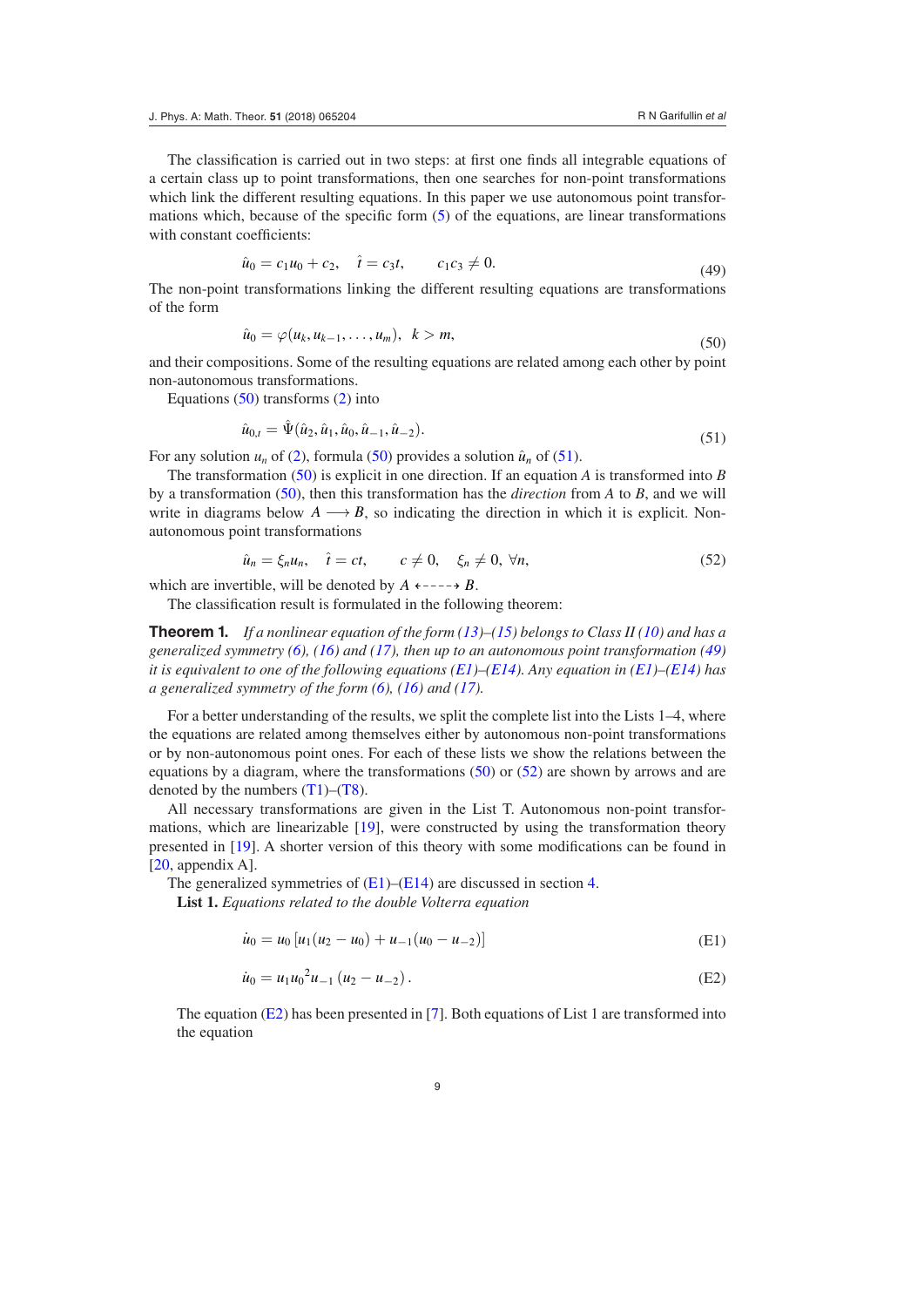<span id="page-9-1"></span>
$$
\dot{u}_0 = u_0 \left( u_2 - u_{-2} \right) \tag{53}
$$

as shown in diagram [\(54](#page-9-0)).

<span id="page-9-0"></span>
$$
(E2)\stackrel{(T4)}{\longrightarrow}(E1)\stackrel{(T2)}{\longrightarrow}(53).
$$

The non-invertible transformations  $(T2)$  $(T2)$  and  $(T4)$  $(T4)$  are given in the List T below. Transformations ([T2\)](#page-11-3) and ([T4](#page-11-4)) are of the linearizable class, i.e. are not of Miura type (see a discussion of this notion in [\[19](#page-14-15), [20\]](#page-14-0)). Equation ([53\)](#page-9-1) is called the double Volterra equation, as two transformations  $\tilde{u}_k = u_{2k}$  and  $\hat{u}_k = u_{2k+1}$  turn it into the standard form of the Volterra equation [\[43](#page-15-0)].

**List 2.** *Equations related to a generalized symmetry of the Volterra equation*

<span id="page-9-3"></span>
$$
\dot{u}_0 = u_0 \left[ u_1 (u_2 + u_1 + u_0) - u_{-1} (u_0 + u_{-1} + u_{-2}) \right] + c u_0 \left( u_1 - u_{-1} \right) \tag{E3}
$$

<span id="page-9-9"></span>
$$
\dot{u}_0 = (u_0^2 - a^2) \left[ (u_1^2 - a^2)(u_2 + u_0) - (u_{-1}^2 - a^2)(u_0 + u_{-2}) \right] + c(u_0^2 - a^2) (u_1 - u_{-1})
$$
\n
$$
(E4)
$$

<span id="page-9-4"></span>
$$
\dot{u}_0 = (u_1 - u_0 + a)(u_0 - u_{-1} + a)(u_2 - u_{-2} + 4a + c) + b \tag{E5}
$$

<span id="page-9-7"></span>
$$
\dot{u}_0 = u_0[u_1(u_2 - u_1 + u_0) - u_{-1}(u_0 - u_{-1} + u_{-2})]
$$
 (E6)

$$
\dot{u}_0 = (u_0^2 - a^2) \left[ (u_1^2 - a^2)(u_2 - u_0) + (u_{-1}^2 - a^2)(u_0 - u_{-2}) \right]
$$
 (E7)

<span id="page-9-8"></span>
$$
\dot{u}_0 = (u_1 + u_0)(u_0 + u_{-1})(u_2 - u_{-2}).
$$
\n(E8)

 The equations of the List 2 are related among themselves by the transformations shown in the following diagrams ([55\)](#page-9-2).

$$
(E5) \xrightarrow{(T1)} (E3) \xleftarrow{(T5)} (E4)
$$
  
\n
$$
(E6) \xleftarrow{ (T7)} (F3), c = 0)
$$
  
\n
$$
(E7) \xleftarrow{ (T8)} (E4, c = 0)
$$
  
\n
$$
(E8) \xleftarrow{ (T7)} (E5, a = b = c = 0).
$$
\n(55)

Equations ([E3\)](#page-9-3)–([E5\)](#page-9-4) are the generalized symmetries of the equations [[43\]](#page-15-0):

<span id="page-9-5"></span><span id="page-9-2"></span>
$$
\dot{u}_0 = u_0(u_1 - u_{-1}),\tag{56}
$$

<span id="page-9-6"></span>
$$
\dot{u}_0 = (u_0^2 - a^2)(u_1 - u_{-1}),\tag{57}
$$

$$
\dot{u}_0 = (u_1 - u_0 + a)(u_0 - u_{-1} + a). \tag{58}
$$

 These Volterra type equations are related among themselves by the same transformations [\(T1](#page-11-1)) and ([T5](#page-11-5)) as their symmetries. The transformations [\(T1](#page-11-1)) and ([T5](#page-11-5)) are well-known, see e.g. [[43\]](#page-15-0). Equation ([56\)](#page-9-5) is the Volterra equation itself, ([57\)](#page-9-6) is the modified Volterra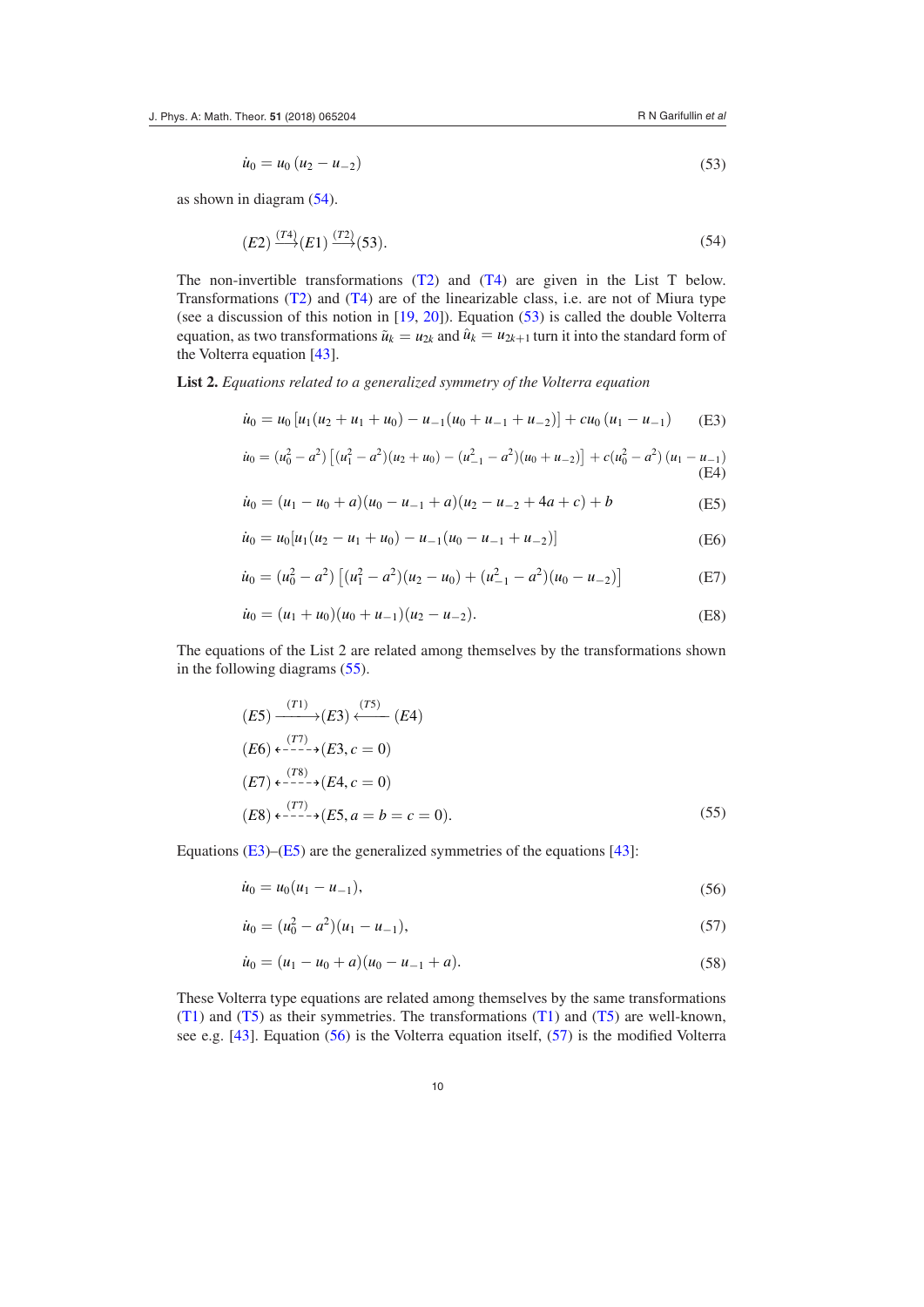equation, and the transformation [\(T5](#page-11-5)) with  $a \neq 0$  is of Miura type [[19\]](#page-14-15). The transformation [\(T1](#page-11-1)) is linear.

 Transformations ([T7\)](#page-11-6) and ([T8\)](#page-11-2) are non-autonomous invertible point transformations. So [\(E6](#page-9-7))–[\(E8](#page-9-8)) are equivalent to ([E3\)](#page-9-3)–[\(E5](#page-9-4)), as shown in diagrams [\(55](#page-9-2)). The transformation [\(T8](#page-11-2)) is nontrivial, see a comment after List T. It can be shown that  $(E6)$  $(E6)$ – $(E8)$  $(E8)$  are also generalized symmetries of some simpler non-autonomous equations of the Volterra type. **List 3.** *Equations related to the INB equation (*[3](#page-1-4)*)*

$$
\dot{u}_0 = u_0 (u_2 u_1 - u_{-1} u_{-2})
$$
 (E9)

<span id="page-10-1"></span>
$$
\dot{u}_0 = (u_1 - u_0 + a)(u_0 - u_{-1} + a)(u_2 - u_1 + u_{-1} - u_{-2} + 2a) + b \tag{E10}
$$

<span id="page-10-2"></span>
$$
\dot{u}_0 = u_0(u_1u_0 - a)(u_0u_{-1} - a)(u_2u_1 - u_{-1}u_{-2})
$$
\n(E11)

<span id="page-10-7"></span>
$$
\dot{u}_0 = (u_1 + u_0)(u_0 + u_{-1})(u_2 + u_1 - u_{-1} - u_{-2}).
$$
\n(E12)

Equation ([E9\)](#page-10-1) is a well-known modification of INB [\(3](#page-1-4)), see [[11\]](#page-14-20). Equation ([E11\)](#page-10-2) with  $a = 0$  has been considered in [\[7](#page-13-10)] and with  $a = 1$  in [\[37](#page-14-14)]. The equations of this list are related among themselves and to

<span id="page-10-3"></span>
$$
\dot{u}_0 = (u_0^2 + au_0)(u_2u_1 - u_{-1}u_{-2})
$$
\n(59)

as shown in the following diagrams:

$$
(E10) \xrightarrow{(T1)} (E9) \xrightarrow{(T2)} (3)
$$
\n
$$
(T6)
$$
\n
$$
(E11) \xrightarrow{(T3)} (59)
$$
\n
$$
(E12) \xleftarrow{(T7)} (E10, a = b = 0).
$$
\n(60)

<span id="page-10-4"></span>Equation [\(59](#page-10-3)) is presented in [[11\]](#page-14-20) in the case  $a = 0$  and in [[8,](#page-13-7) [33\]](#page-14-13) in the case  $a \neq 0$ . The transformation [\(T7\)](#page-11-6) is invertible, while all the other transformations are non-invertible. All the transformations present in the diagram  $(60)$  $(60)$  are linearizable except for  $(T6)$  $(T6)$  with  $a \neq 0$  which is of Miura type, see a comment in [\[19](#page-14-15)]. **List 4.** *The remaining equations*

<span id="page-10-5"></span>
$$
\dot{u}_0 = (u_1 u_0 - 1)(u_0 u_{-1} - 1)(u_2 - u_{-2})
$$
\n(E13)

<span id="page-10-0"></span>
$$
\dot{u}_0 = u_1 u_0^3 u_{-1} (u_2 u_1 - u_{-1} u_{-2}) - u_0^2 (u_1 - u_{-1}). \tag{E14}
$$

Equation ([E13](#page-10-5)) is known (see [\[15](#page-14-27), [16](#page-14-3)]), while [\(E14](#page-10-0)) is a simple modification of

<span id="page-10-6"></span>
$$
\dot{u}_0 = u_0^2 (u_2 u_1 - u_{-1} u_{-2}) - u_0 (u_1 - u_{-1})
$$
\n(61)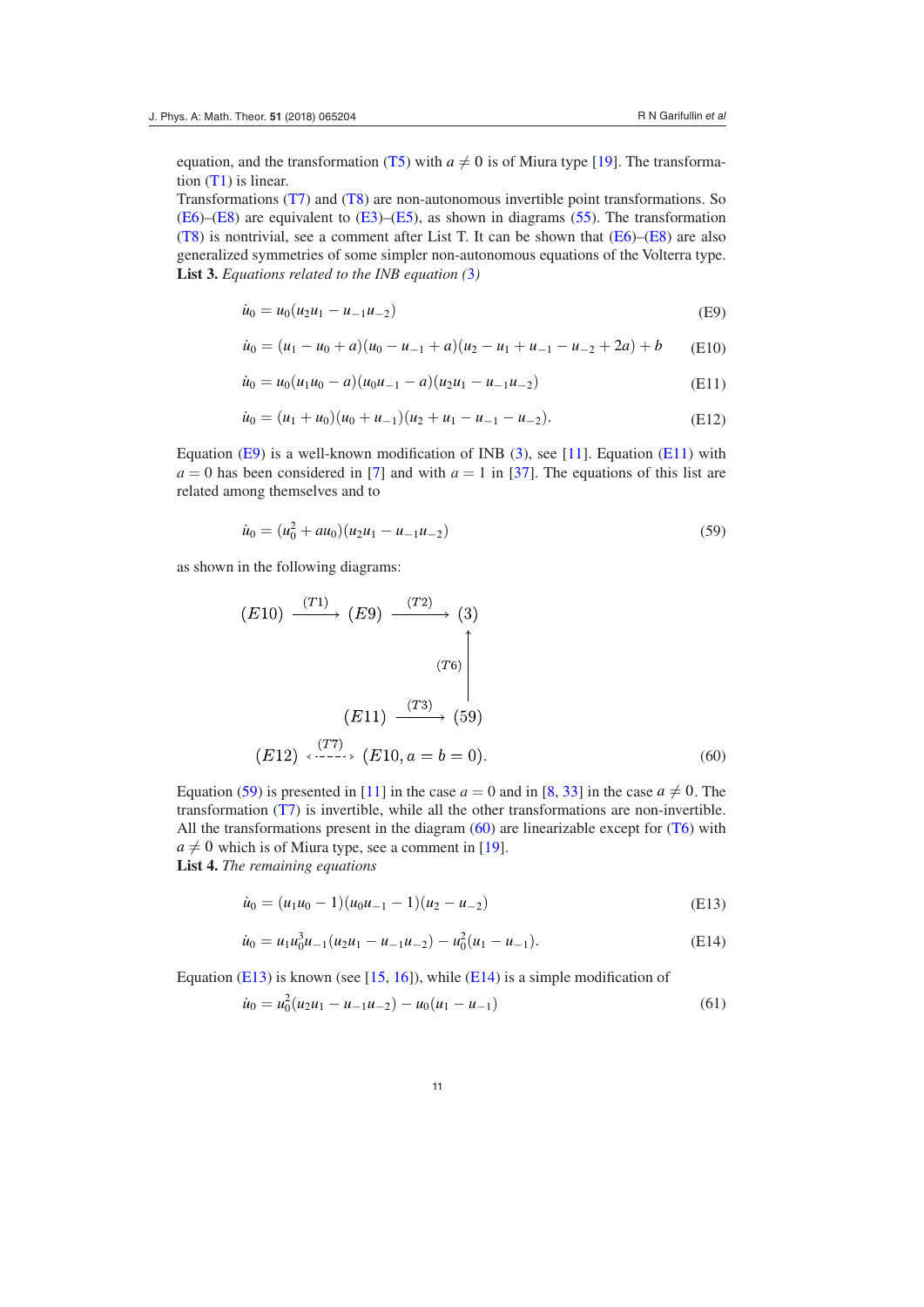as shown in diagram [\(62](#page-11-8)).

<span id="page-11-8"></span>
$$
(E14) \stackrel{(T2)}{\rightarrow} (61). \tag{62}
$$

 Equation ([61\)](#page-10-6) has been found in [[40\]](#page-15-5) and can be called the discrete Sawada–Kotera equation [\[1](#page-13-4), [40](#page-15-5)].

 All transformations relating the equations of Lists 1–4 are presented in the List T. **List T.** *List of used transformations*

<span id="page-11-1"></span>
$$
\hat{u}_0 = u_1 - u_0 + a \tag{T1}
$$

<span id="page-11-3"></span>
$$
\hat{u}_0 = u_1 u_0 \tag{T2}
$$

<span id="page-11-9"></span>
$$
\hat{u}_0 = u_1 u_0 - a \tag{T3}
$$

<span id="page-11-4"></span>
$$
\hat{u}_0 = u_1 u_{-1} \tag{T4}
$$

<span id="page-11-5"></span>
$$
\hat{u}_0 = (u_1 - a)(u_0 + a) \text{ or } \hat{u}_0 = (u_1 + a)(u_0 - a) \tag{T5}
$$

<span id="page-11-7"></span>
$$
\hat{u}_0 = (u_2 + a)u_1u_0 \text{ or } \hat{u}_0 = u_2u_1(u_0 + a)
$$
\n(T6)

<span id="page-11-6"></span>
$$
\hat{u}_n = (-1)^n u_n, \quad \hat{t} = -t \tag{T7}
$$

<span id="page-11-2"></span>
$$
\hat{u}_n = \kappa_n u_n, \quad \kappa_n = \frac{1}{2} (1 - i) [i^n + i(-i)^n], \quad \hat{t} = -t.
$$
 (T8)

Here transformation [\(T1](#page-11-1)) is linear, while transformations  $(T2)$ – $(T4)$  $(T4)$  and  $(T5)$  $(T5)$  $(T5)$ ,  $(T6)$  $(T6)$  $(T6)$  with *a* = 0 are linearizable. Transformations [\(T5](#page-11-5)) and [\(T6](#page-11-7)) with  $a \neq 0$  are of Miura type.

Transformations ([T7\)](#page-11-6) and ([T8](#page-11-2)) are invertible and non-autonomous. The function  $\kappa_n$ appearing in ([T8\)](#page-11-2) is four-periodic, i.e.  $\kappa_{n+4} = \kappa_n$  for all *n*. It can be defined by the following initial conditions:

$$
\kappa_0 = \kappa_1 = 1, \quad \kappa_2 = \kappa_3 = -1 \tag{63}
$$

and satisfy the relations:

$$
\kappa_{n+2} = -\kappa_n, \quad \kappa_n^2 = 1. \tag{64}
$$

#### <span id="page-11-0"></span>**4. Generalized symmetries**

There is no need to write down here the generalized symmetries  $(48)$  $(48)$  for equations  $(E1)$  $(E1)$ – [\(E14](#page-10-0))) explicitly, as symmetries of key equations are known, while the symmetries for the other equations can be constructed by the transformations  $(T1)$  $(T1)$ – $(T8)$  $(T8)$ .

In order to construct generalized symmetries of the form ([48\)](#page-7-4), we need symmetries of equations [\(3](#page-1-4)), ([53\)](#page-9-1), ([59\)](#page-10-3) and ([61\)](#page-10-6) which are given explicitly in [[20,](#page-14-0) section 4]. Originally, the generalized symmetry of [\(3](#page-1-4)) has been presented in  $[44]$  $[44]$ , of [\(59](#page-10-3)) with  $a = 1$  in [[33\]](#page-14-13), of ([59\)](#page-10-3) with  $a = 0$  in [\[44](#page-15-6)] and of ([61\)](#page-10-6) in [\[1](#page-13-4)]. The generalized symmetry of ( $E13$ ) can be found in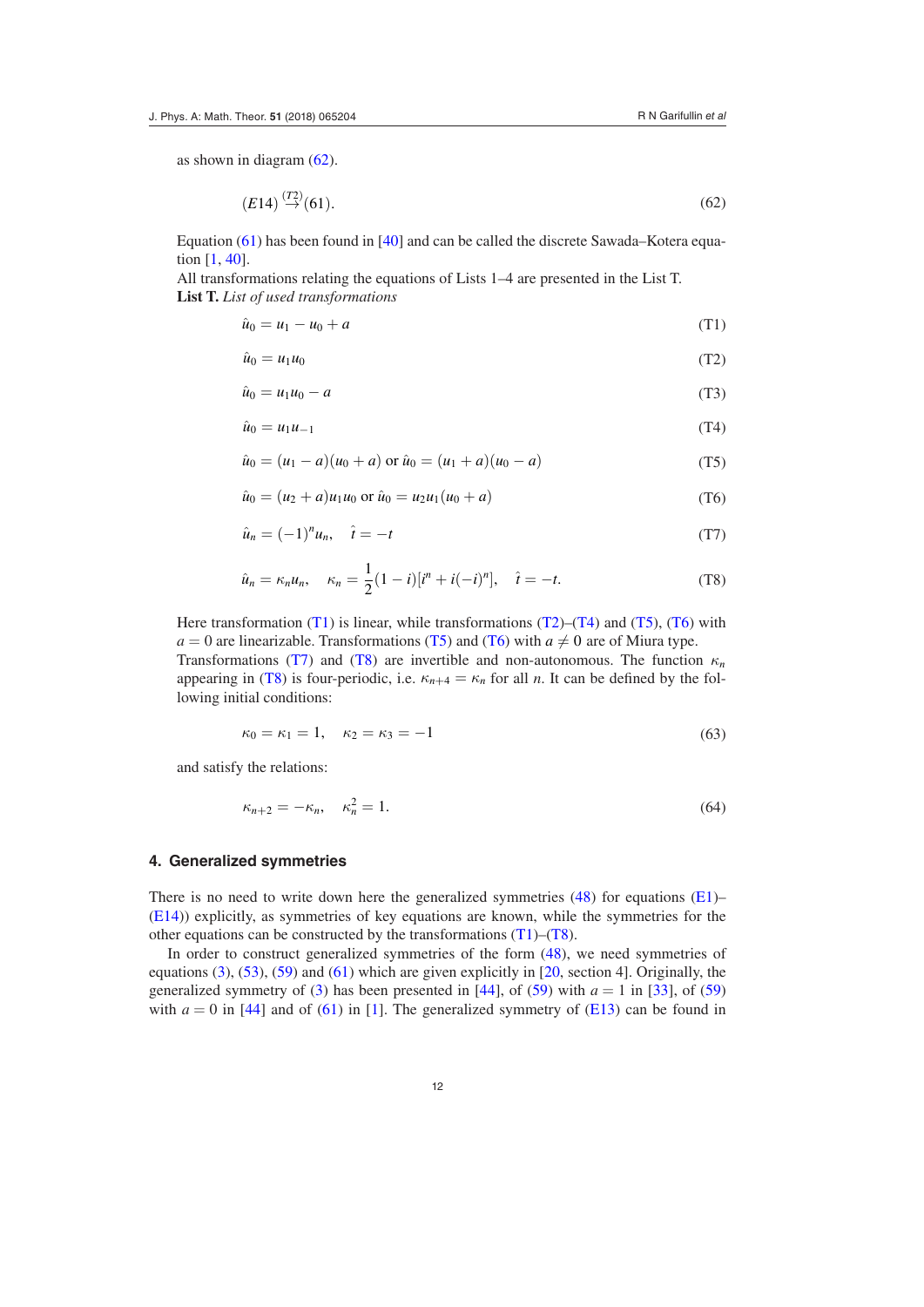[\[15](#page-14-27), [16\]](#page-14-3). Symmetries of [\(E3](#page-9-3)) and ([E4\)](#page-9-9) belong to the hierarchies of the Volterra and modified Volterra equations which are well-known, see [\[43](#page-15-0)].

The generalized symmetries for  $(E6)$  $(E6)$ – $(E8)$  $(E8)$  and  $(E12)$  $(E12)$  can be constructed easily with the help of the invertible transformations [\(T7](#page-11-6)) and [\(T8\)](#page-11-2). These transformations are non-autonomous, but in this case they allow us to construct autonomous symmetries of the form [\(48](#page-7-4)).

The generalized symmetries for the remaining equations of Lists  $1-4$ , namely ([E1](#page-8-0)), [\(E2](#page-8-5)),  $(E5)$  $(E5)$ ,  $(E9)$  $(E9)$ – $(E11)$  $(E11)$ ,  $(E14)$  $(E14)$  $(E14)$ , can be constructed by using the non-invertible transformations  $(T1)$  $(T1)$ –  $(T4)$  $(T4)$ , where  $(T2)$  is a particular case of  $(T3)$  $(T3)$ . For the sake of clarity we present here the construction scheme for the generalized symmetries obtained by the transformations  $(T1)$  $(T1)$ – $(T4)$  $(T4)$ , see more details in [[19,](#page-14-15) [20\]](#page-14-0).

Let us first consider the case when an equation *A* is transformed into an equation *B* by transformation ([T1\)](#page-11-1):  $A \xrightarrow{(T1)} B$  If *B* has a symmetry

<span id="page-12-0"></span>
$$
\hat{u}_{0,\tau} = \hat{G}(\hat{u}_4, \hat{u}_3, \hat{u}_2, \dots, \hat{u}_{-4}),\tag{65}
$$

then we look for a symmetry of the form ([6\)](#page-2-2) for *A*. As  $\hat{u}_{0,\tau} = (T-1)u_{0,\tau}$ , we should represent the function  $\tilde{G}$  in the form

$$
\hat{G} = (T - 1)H(\hat{u}_3, \hat{u}_2, \dots, \hat{u}_{-4})
$$
\n(66)

and then we immediately get [\(6](#page-2-2)):

$$
u_{0,\tau} = G = H|_{\hat{u}_k = u_{k+1} - u_k + a}.
$$
\n<sup>(67)</sup>

It is evident that *G* contains an arbitrary constant of integration, as it is obtained by solving a first order difference equation.

Let us now consider the case:  $A \xrightarrow{(T4)} B \text{ As } (\log \hat{u}_0)_T = (T + T^{-1})(\log u_0)_T$ , then for ([65\)](#page-12-0) we should get the representation

$$
\hat{G}/\hat{u}_0 = (T + T^{-1})H(\hat{u}_3, \hat{u}_2, \dots, \hat{u}_{-3}),
$$
\n(68)

and consequently ([6\)](#page-2-2) is given by:

$$
u_{0,\tau} = G = u_0 H|_{\hat{u}_k = u_{k+1} u_{k-1}}.\tag{69}
$$

No constant of integration arises in this case.

In the case  $A \stackrel{(T3)}{\longrightarrow} B$  we have:  $(\log(\hat{u}_0 + a))_{\tau} = (T+1)(\log u_0)_{\tau}$ . Equation [\(65](#page-12-0)) turns out to be:

<span id="page-12-1"></span>
$$
\hat{G}/(\hat{u}_0 + a) = (T+1)H(\hat{u}_3, \hat{u}_2, \dots, \hat{u}_{-4}),
$$
\n(70)

and  $(6)$  $(6)$  is given by:

$$
u_{0,\tau} = G = u_0 H|_{\hat{u}_k = u_{k+1} u_k - a}.
$$
\n(71)

No constant of integration arises here.

Now we consider the example:  $(E1) \xrightarrow{(T2)} (53)$  $(E1) \xrightarrow{(T2)} (53)$  $(E1) \xrightarrow{(T2)} (53)$  The symmetry for (53) is:

$$
\hat{u}_{0,\tau} = \hat{u}_0[\hat{u}_2(\hat{u}_4 + \hat{u}_2 + \hat{u}_0) - \hat{u}_{-2}(\hat{u}_0 + \hat{u}_{-2} + \hat{u}_{-4})],
$$

see [\[20](#page-14-0)]. The transformation ([T2](#page-11-3)) is ([T3\)](#page-11-9) with  $a = 0$ , and we need to get the representation  $(70)$  $(70)$ . As

$$
\hat{G}/\hat{u}_0 = (T^2 - T^{-2})\hat{u}_0(\hat{u}_2 + \hat{u}_0 + \hat{u}_{-2})
$$

and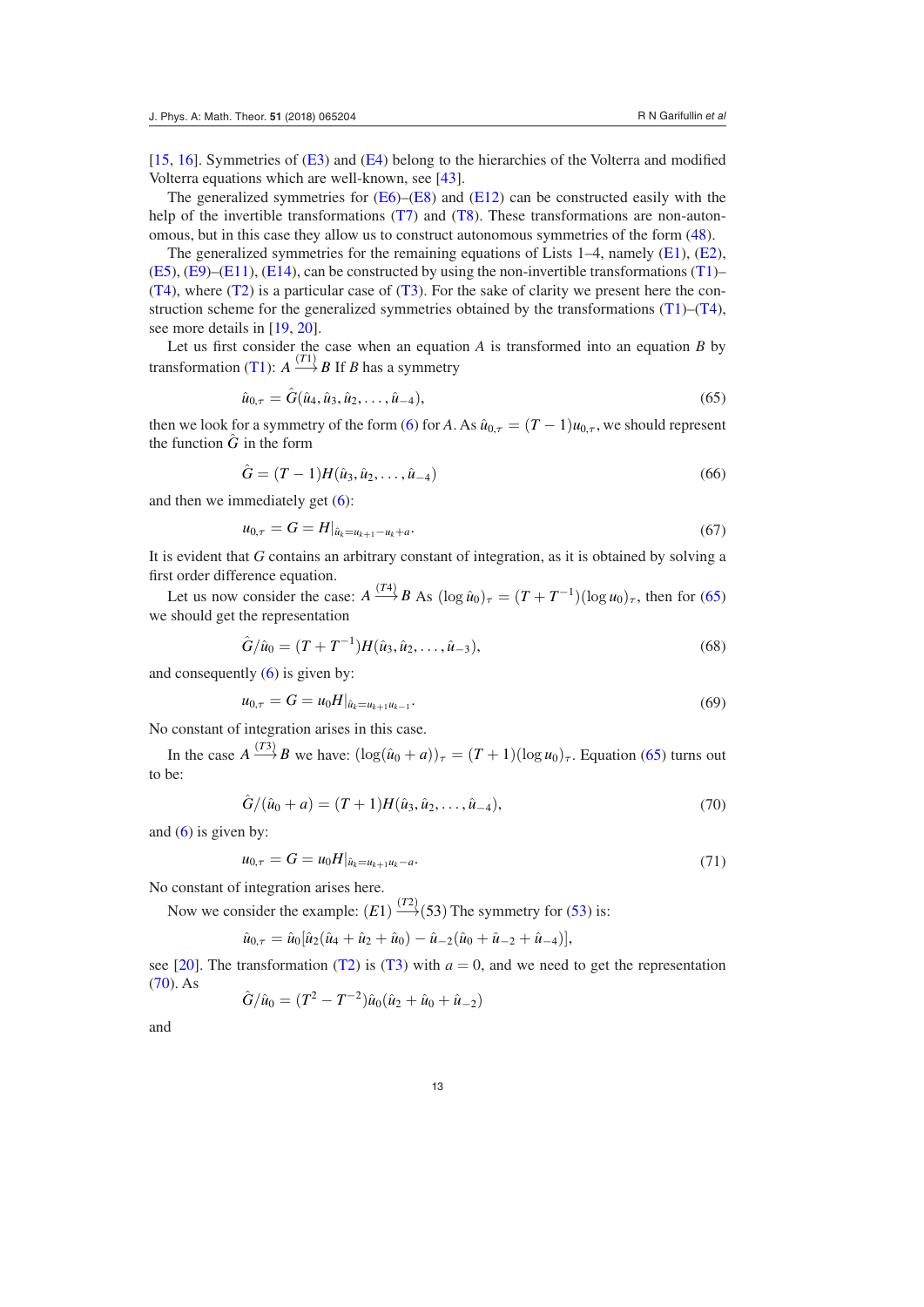$T^2 - T^{-2} = (T+1)(T-1)(1+T^{-2}),$ 

the generalized symmetry for  $(E1)$  $(E1)$  is given by:

$$
u_{0,\tau}=u_0(T-1)(1+T^{-2})u_1u_0(u_3u_2+u_1u_0+u_{-1}u_{-2}).
$$

## <span id="page-13-9"></span>**5. Conclusion**

Here we have finished a generalized symmetry classification started in our previous article [\[20](#page-14-0)]. The resulting list contains 14 equations, some of which seem to be new. We have found non-autonomous or non-point transformations relating most of the resulting equations among themselves.

Using the obtained five-point integrable equation  $(5)$  $(5)$ , we can construct integrable examples of partial difference equations, defined on a square lattice. Their construction scheme is discussed in [[17\]](#page-14-16) and [[20,](#page-14-0) appendix B].

Connections between different equations obtained in this paper are simpler than in the previous article  $[20]$  $[20]$ . However, a transformation can relate two five-point equation [\(5](#page-1-3)), but this connection may collapse for the corresponding P $\Delta$ Es. So it may happen that for one of the five-point equations the corresponding PΔE exists, while for another the corresponding PΔE becomes nonlocal. Therefore the problem of the construction of PΔEs remains nontrivial.

## **ORCID iDs**

R N Garifullin C<https://orcid.org/0000-0002-1373-3030>

## **References**

- <span id="page-13-4"></span>[1] Adler V E 2011 On a discrete analog of the Tzitzeica equation (arXiv:[1103.5139\)](http://arxiv.org/abs/1103.5139)
- [2] Adler V E 2014 Necessary integrability conditions for evolutionary lattice equations *Teor. Mat. Fiz.* **[181](https://doi.org/10.4213/tmf8722)** [76](https://doi.org/10.4213/tmf8722)–[95](https://doi.org/10.4213/tmf8722) (in Russian)

<span id="page-13-8"></span><span id="page-13-5"></span>Adler V E 2014 *Theor. Math. Phys.* **[181](https://doi.org/10.1007/s11232-014-0218-2)** [1367](https://doi.org/10.1007/s11232-014-0218-2)–[82](https://doi.org/10.1007/s11232-014-0218-2) (Engl. transl.)

- [3] Adler V E 2016 Integrability test for evolutionary lattice equations of higher order *J. Symbol. Comput.* **[74](https://doi.org/10.1016/j.jsc.2015.05.008)** [125](https://doi.org/10.1016/j.jsc.2015.05.008)–[39](https://doi.org/10.1016/j.jsc.2015.05.008)
- <span id="page-13-6"></span>[4] Adler V E 2016 Integrable Möbius-invariant evolutionary lattices of second order *Funktsional. Anal. Prilozhen.* **[50](https://doi.org/10.4213/faa3255)** [13](https://doi.org/10.4213/faa3255)–[25](https://doi.org/10.4213/faa3255) (in Russian)
- <span id="page-13-2"></span>Adler V E 2016 *Funct. Anal. Appl.* **[50](https://doi.org/10.1007/s10688-016-0157-9)** [268](https://doi.org/10.1007/s10688-016-0157-9)–[80](https://doi.org/10.1007/s10688-016-0157-9) (Engl. transl.)
- [5] Adler V E, Bobenko A I and Suris Y B 2003 Classification of integrable equations on quadgraphs. The consistency approach *Commun. Math. Phys.* **[233](https://doi.org/10.1007/s00220-002-0762-8)** [513](https://doi.org/10.1007/s00220-002-0762-8)–[43](https://doi.org/10.1007/s00220-002-0762-8)
- <span id="page-13-3"></span>[6] Adler V E, Bobenko A I and Suris Y B 2009 Discrete nonlinear hyperbolic equations. Classification of integrable cases *Funktsional. Anal. Prilozhen.* **[43](https://doi.org/doi.org/10.4213/faa2936)** [3](https://doi.org/doi.org/10.4213/faa2936)–[21](https://doi.org/doi.org/10.4213/faa2936) (in Russian)
- <span id="page-13-10"></span>Adler V E, Bobenko A I and Suris Y B 2009 *Funct. Anal. Appl.* **[43](https://doi.org/10.1007/s10688-009-0002-5)** [3](https://doi.org/10.1007/s10688-009-0002-5)–[17](https://doi.org/10.1007/s10688-009-0002-5) (Engl. transl.)
- [7] Adler V E and Postnikov V V 2008 On vector analogs of the modified Volterra lattice *J. Phys. A: Math. Theor.* **[41](https://doi.org/10.1088/1751-8113/41/45/455203)** [455203](https://doi.org/10.1088/1751-8113/41/45/455203)
- <span id="page-13-7"></span>[8] Adler V E and Postnikov V V 2014 On discrete 2D integrable equations of higher order *J. Phys. A: Math. Theor.* **[47](https://doi.org/10.1088/1751-8113/47/4/045206)** [045206](https://doi.org/10.1088/1751-8113/47/4/045206)
- <span id="page-13-0"></span>[9] Adler V E, Shabat A B and Yamilov R I 2000 Symmetry approach to the integrability problem *Teor. Mat. Fiz.* **[125](https://doi.org/10.4213/tmf675)** [355](https://doi.org/10.4213/tmf675)–[424](https://doi.org/10.4213/tmf675) (in Russian)
- <span id="page-13-1"></span>Adler V E, Shabat A B and Yamilov R I 2000 *Theor. Math. Phys.* **[125](https://doi.org/10.1023/A:1026602012111)** [1603](https://doi.org/10.1023/A:1026602012111)–[61](https://doi.org/10.1023/A:1026602012111) (Engl. transl.)
- [10] Bobenko A I and Suris Y B 2002 Integrable systems on quad-graphs *Int. Math. Res. Not.* **[2002](https://doi.org/10.1155/S1073792802110075)** [573](https://doi.org/10.1155/S1073792802110075)–[611](https://doi.org/10.1155/S1073792802110075)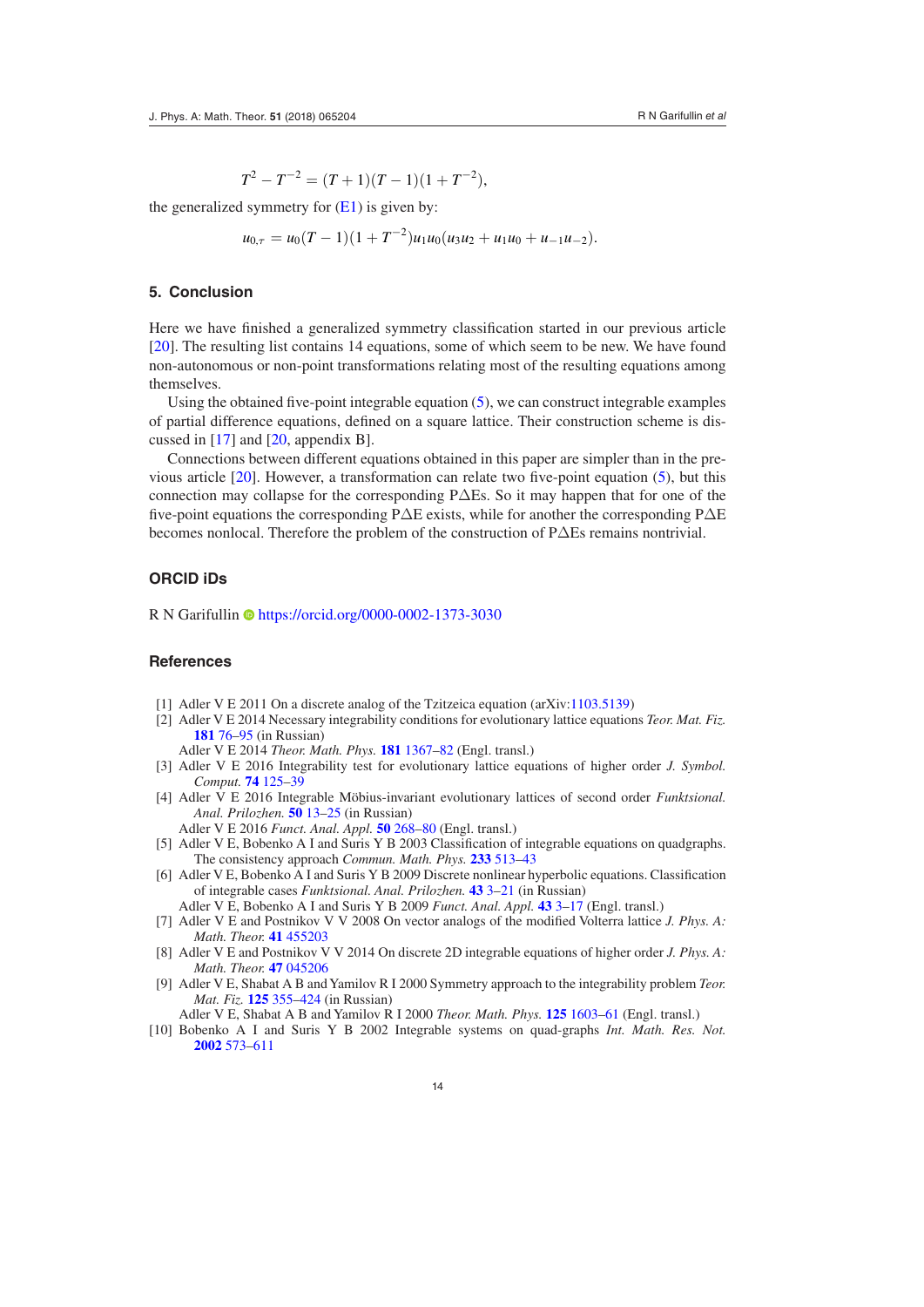- <span id="page-14-20"></span>[11] Bogoyavlensky O I 1988 Integrable discretizations of the KdV equation *Phys. Lett.* A **[134](https://doi.org/10.1016/0375-9601(88)90542-7)** [34](https://doi.org/10.1016/0375-9601(88)90542-7)–[8](https://doi.org/10.1016/0375-9601(88)90542-7)
- <span id="page-14-25"></span>[12] Bogoyavlensky O I 1991 Algebraic constructions of integrable dynamical systems-extensions of the Volterra system *Usp. Mat. Nauk.* **46** 3–48 (in Russian)
- <span id="page-14-7"></span>Bogoyavlensky O I 1991 *Russ. Math. Surveys* **[46](https://doi.org/10.1070/RM1991v046n03ABEH002801)** [1](https://doi.org/10.1070/RM1991v046n03ABEH002801)–[64](https://doi.org/10.1070/RM1991v046n03ABEH002801) (Engl. transl.)
- [13] Boll R 2011 Classification of 3D consistent quad-equations *J. Nonlinear Math. Phys.* **[18](https://doi.org/10.1142/S1402925111001647)** [337](https://doi.org/10.1142/S1402925111001647)–[65](https://doi.org/10.1142/S1402925111001647)
- <span id="page-14-8"></span>[14] Boll R 2012 Corrigendum classification of 3D consistent quad-equations *J. Nonlinear Math. Phys.* **[19](https://doi.org/10.1142/S1402925112920015)** [1292001](https://doi.org/10.1142/S1402925112920015)
- <span id="page-14-27"></span>[15] Garifullin R N, Mikhailov A V and Yamilov R I 2014 Discrete equation on a square lattice with a nonstandard structure of generalized symmetries *Teor. Mat. Fiz.* **[180](https://doi.org/10.4213/tmf8663)** [17](https://doi.org/10.4213/tmf8663)–[34](https://doi.org/10.4213/tmf8663) (in Russian) Garifullin R N, Mikhailov A V and Yamilov R I 2014 *Theor. Math. Phys.* **[180](https://doi.org/10.1007/s11232-014-0178-6)** [765](https://doi.org/10.1007/s11232-014-0178-6)–[80](https://doi.org/10.1007/s11232-014-0178-6) (Engl. transl.)
- <span id="page-14-3"></span>[16] Garifullin R N and Yamilov R I 2012 Generalized symmetry classification of discrete equations of a class depending on twelve parameters *J. Phys. A: Math. Theor.* **[45](https://doi.org/10.1088/1751-8113/45/34/345205)** [345205](https://doi.org/10.1088/1751-8113/45/34/345205)
- <span id="page-14-16"></span>[17] Garifullin R N and Yamilov R I 2015 Integrable discrete nonautonomous quad-equations as Bäcklund auto-transformations for known Volterra and Toda type semidiscrete equations *J. Phys.: Conf. Ser.* **[621](https://doi.org/10.1088/1742-6596/621/1/012005)** [012005](https://doi.org/10.1088/1742-6596/621/1/012005)
- <span id="page-14-26"></span>[18] Garifullin R N and Yamilov R I 2017 On the integrability of a discrete analogue of the Kaup– Kupershmidt equation *Ufimsk. Mat. Zh.* **[9](https://doi.org/10.13108/2017-9-3-158)** [158](https://doi.org/10.13108/2017-9-3-158)–[64](https://doi.org/10.13108/2017-9-3-158) (English)
- <span id="page-14-15"></span> Garifullin R N and Yamilov R I 2017 On the integrability of a discrete analogue of the Kaup– Kupershmidt equation *Ufa. Math. J.* **9** [158–64](https://doi.org/10.13108/2017-9-3-158) (English)
- [19] Garifullin R N, Yamilov R I and Levi D 2016 Non-invertible transformations of differential– difference equations *J. Phys. A: Math. Theor.* **[49](https://doi.org/10.1088/1751-8113/49/37/37LT01)** [37LT01](https://doi.org/10.1088/1751-8113/49/37/37LT01)
- <span id="page-14-0"></span>[20] Garifullin R N, Yamilov R I and Levi D 2017 Classification of five-point differential–difference equations *J. Phys. A: Math. Theor.* **[50](https://doi.org/10.1088/1751-8121/aa5cc3)** [125201](https://doi.org/10.1088/1751-8121/aa5cc3)
- <span id="page-14-9"></span>[21] Gubbiotti G, Scimiterna C and Levi D 2017 The non autonomous YdKN equation and generalized symmetries of Boll equations *J. Math. Phys.* **[58](https://doi.org/10.1063/1.4982747)** [053507](https://doi.org/10.1063/1.4982747)
- <span id="page-14-10"></span>[22] Gubbiotti G, Scimiterna C and Levi D 2017 A non autonomous generalization of the  $Q_V$  equation *J. Integrable Syst.* **[2](https://doi.org/10.1093/integr/xyx004)** [xyx004](https://doi.org/10.1093/integr/xyx004)
- <span id="page-14-23"></span>[23] Hernandez Heredero R, Levi D, Rodriguez M A and Winternitz P 2000 Lie algebra contractions and symmetries of the Toda hierarchy *J. Phys. A: Math. Gen.* **[33](https://doi.org/10.1088/0305-4470/33/28/307)** [5025](https://doi.org/10.1088/0305-4470/33/28/307)–[40](https://doi.org/10.1088/0305-4470/33/28/307)
- <span id="page-14-21"></span>[24] Itoh Y 1975 An *H*-theorem for a system of competing species *Proc. Japan Acad.* **[51](https://doi.org/10.3792/pja/1195518557)** [374](https://doi.org/10.3792/pja/1195518557)–[9](https://doi.org/10.3792/pja/1195518557)
- <span id="page-14-17"></span>[25] Levi D 1981 Nonlinear differential difference equations as Bäcklund transformations *J. Phys. A: Math. Gen.* **[14](https://doi.org/10.1088/0305-4470/14/5/028)** [1083](https://doi.org/10.1088/0305-4470/14/5/028)–[98](https://doi.org/10.1088/0305-4470/14/5/028)
- <span id="page-14-18"></span>[26] Levi D and Benguria R 1980 Bäcklund transformations and nonlinear differential difference equations *Proc. Natl Acad. Sci. USA* **[77](https://doi.org/10.1073/pnas.77.9.5025)** [5025](https://doi.org/10.1073/pnas.77.9.5025)–[7](https://doi.org/10.1073/pnas.77.9.5025)
- <span id="page-14-11"></span>[27] Levi D, Petrera M, Scimiterna C and Yamilov R I 2008 On miura transformations and Volterra-type equations associated with the Adler–Bobenko–Suris equations *Sigma* **[4](https://doi.org/10.3842/SIGMA.2008.077)** [077](https://doi.org/10.3842/SIGMA.2008.077)
- <span id="page-14-12"></span>[28] Levi D and Yamilov R 1997 Conditions for the existence of higher symmetries of evolutionary equations on the lattice *J. Math. Phys.* **[38](https://doi.org/10.1063/1.532230)** [6648](https://doi.org/10.1063/1.532230)–[74](https://doi.org/10.1063/1.532230)
- <span id="page-14-19"></span>[29] Levi D and Yamilov R I 2009 The generalized symmetry method for discrete equations *J. Phys. A: Math. Theor.* **[42](https://doi.org/10.1088/1751-8113/42/45/454012)** [454012](https://doi.org/10.1088/1751-8113/42/45/454012)
- <span id="page-14-4"></span>[30] Levi D and Yamilov R I 2011 Generalized symmetry integrability test for discrete equations on the square lattice *J. Phys. A: Math. Theor.* **[44](https://doi.org/10.1088/1751-8113/44/14/145207)** [145207](https://doi.org/10.1088/1751-8113/44/14/145207)
- <span id="page-14-1"></span>[31] Mikhailov A V, Shabat A B and Sokolov V V 1991 The symmetry approach to classification of integrable equations *What is Integrability?* ed V E Zakharov (Berlin: Springer) pp [115](https://doi.org/10.1007/978-3-642-88703-1_4)–[84](https://doi.org/10.1007/978-3-642-88703-1_4)
- <span id="page-14-2"></span>[32] Mikhailov A V, Shabat A B and Yamilov R I 1987 The symmetry approach to the classification of nonlinear equations. Complete lists of integrable systems *Usp. Mat. Nauk.* **42** 3–53 (in Russian) Mikhailov A V, Shabat A B and Yamilov R I 1987 *Russ. Math. Surv.* **[42](https://doi.org/10.1070/RM1987v042n04ABEH001441)** [1](https://doi.org/10.1070/RM1987v042n04ABEH001441)–[63](https://doi.org/10.1070/RM1987v042n04ABEH001441) (Engl. transl.)
- <span id="page-14-13"></span>[33] Mikhailov A V and Xenitidis P 2014 Second order integrability conditions for difference equations: an integrable equation *Lett. Math. Phys.* **[104](https://doi.org/10.1007/s11005-013-0668-8)** [431](https://doi.org/10.1007/s11005-013-0668-8)–[50](https://doi.org/10.1007/s11005-013-0668-8)
- <span id="page-14-22"></span><span id="page-14-5"></span>[34] Narita K 1982 Soliton solution to extended Volterra equation *J. Phys. Soc. Japan* **[51](https://doi.org/10.1143/JPSJ.51.1682)** [1682](https://doi.org/10.1143/JPSJ.51.1682)–[5](https://doi.org/10.1143/JPSJ.51.1682)
- [35] Nijhoff F W 2002 Lax pair for the Adler (lattice Krichever–Novikov) system *Phys. Lett.* A **[297](https://doi.org/10.1016/S0375-9601(02)00287-6)** [49](https://doi.org/10.1016/S0375-9601(02)00287-6)–[58](https://doi.org/10.1016/S0375-9601(02)00287-6)
- <span id="page-14-6"></span>[36] Nijhoff F W and Walker A J 2001 The discrete and continuous Painlevé VI hierarchy and the Garnier systems *Glasgow Math. J.* **[43](https://doi.org/10.1017/S0017089501000106)** [109](https://doi.org/10.1017/S0017089501000106)–[23](https://doi.org/10.1017/S0017089501000106)
- <span id="page-14-14"></span>[37] Scimiterna C, Hay M and Levi D 2014 On the integrability of a new lattice equation found by multiple scale analysis *J. Phys. A: Math. Theor.* **[47](https://doi.org/10.1088/1751-8113/47/26/265204)** [265204](https://doi.org/10.1088/1751-8113/47/26/265204)
- <span id="page-14-24"></span>[38] Shabat A B and Yamilov R I 1988 Lattice representations of integrable systems *Phys. Lett.* A **[130](https://doi.org/10.1016/0375-9601(88)90608-1)** [271](https://doi.org/10.1016/0375-9601(88)90608-1)–[5](https://doi.org/10.1016/0375-9601(88)90608-1)